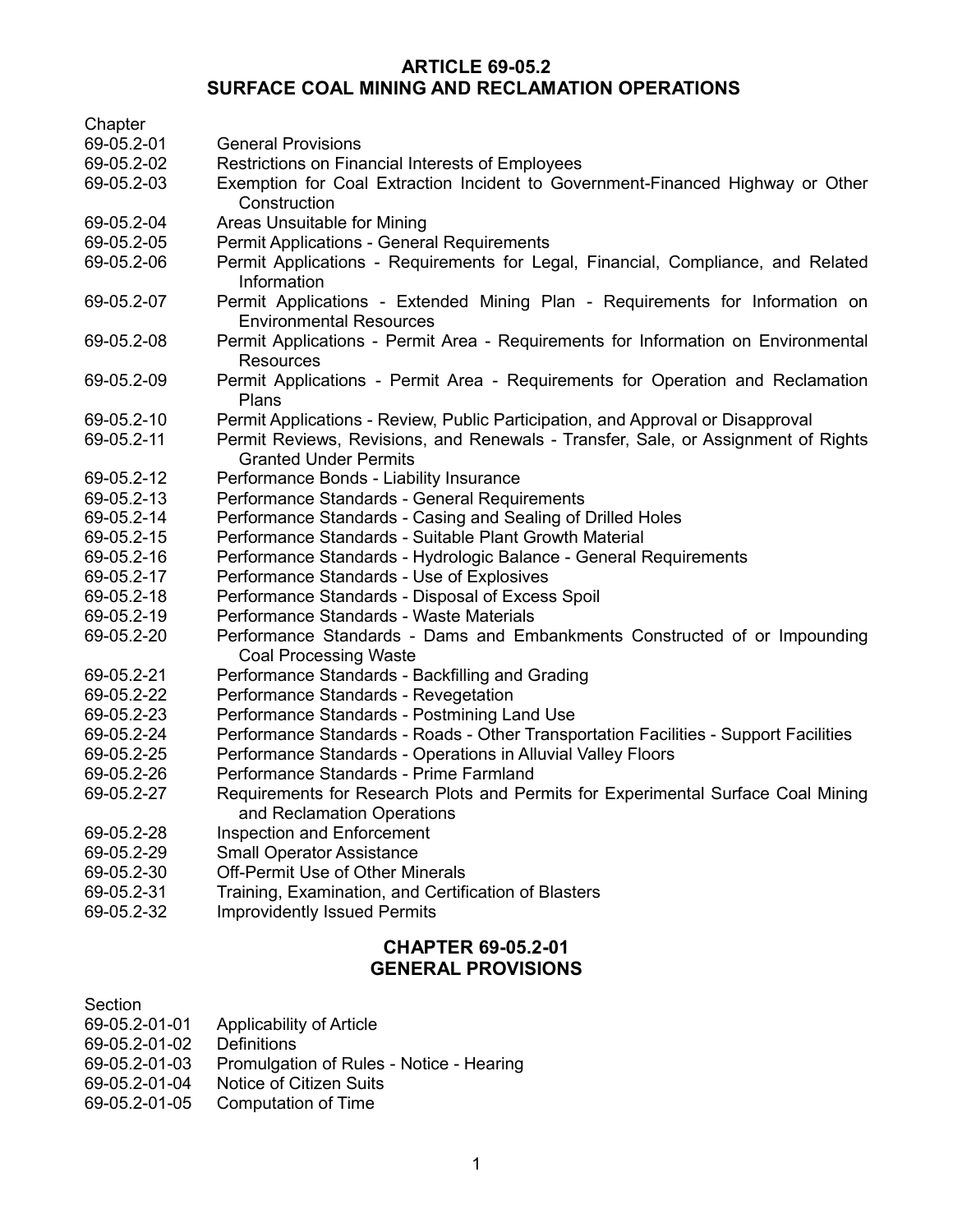69-05.2-01-06 Intervention

69-05.2-01-07 Petitions for Award of Costs and Expenses - Answer - Awards - Judicial Review

## **69-05.2-01-01. Applicability of article.**

This article applies to any person conducting surface coal mining operations; and to all surface coal mining operations conducted after August 1, 1980, on lands from which the coal had not yet been removed and to any other lands subject to North Dakota Century Code chapter 38-14.1 or this article.

- 1. This article does not apply to:
	- a. The extraction of coal by a landowner for the landowner's own noncommercial use from land owned or leased by the landowner.
	- b. Coal removal for reclamation operations under North Dakota Century Code chapter 38-14.2.
	- c. Coal extraction as an incidental part of federal, state, or local government-financed highway or other construction, except as provided by chapter 69-05.2-03.
	- d. Coal extraction of two hundred fifty tons [226.80 metric tons] or less under a coal exploration permit issued by the office of the state geologist.
- 2. The commission may on its own initiative and will, within a reasonable time of a request from any person who intends to conduct surface coal mining operations, make a written determination whether the operation is exempt under this section. The commission will give reasonable notice of the request to interested persons. Prior to the time a determination is made, any person may submit, and the commission will consider, any relevant written information. A person requesting that an operation be declared exempt has the burden of establishing the exemption. If an exemption is reversed through subsequent administrative or judicial action, any person who, in good faith, has made a complete and accurate request for an exemption and relied upon the determination, may not be cited for violations which occurred prior to the date of the reversal.
- 3. The commission may terminate its jurisdiction over the reclaimed site of a completed surface coal mining and reclamation operation, or increment of an operation, when it has released fully the related performance bond under the procedures of North Dakota Century Code section 38-14.1-17 and chapter 69-05.2-12.
- 4. The commission will reassert jurisdiction over a site if the bond release referred to in subsection 3 was based upon fraud, collusion, or misrepresentation of a material fact.

**History:** Effective August 1, 1980; amended effective May 1, 1990; January 1, 1993. **General Authority:** NDCC 38-14.1-03 **Law Implemented:** NDCC 38-14.1-02, 38-14.1-10, 38-14.1-37

## **69-05.2-01-02. Definitions.**

The definitions in North Dakota Century Code section 38-14.1-02 apply to this article and the following terms have the specified meaning except where otherwise indicated:

1. "Adjacent area" means land located outside the affected area or permit area, depending on the context in which "adjacent area" is used, where air, surface or ground water, fish, wildlife, vegetation, alluvial valley floors, or other resources may be adversely impacted by surface coal mining and reclamation operations.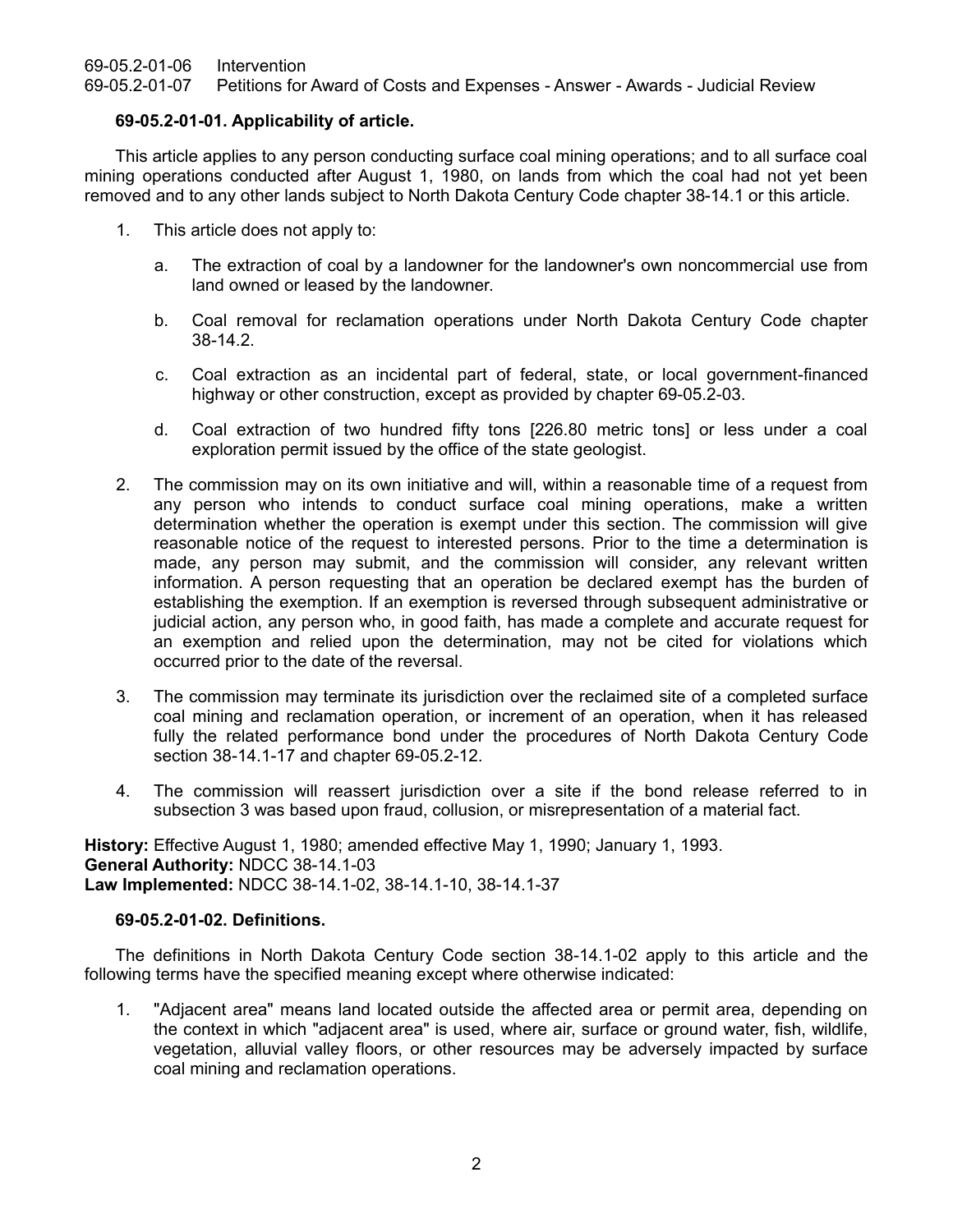- 2. "Affected area" means any land or water upon or in which surface coal mining and reclamation operations are conducted or located.
- 3. "Agricultural activities" means, with respect to alluvial valley floors, the use of any tract of land for the production of animal or vegetable life, where the use is enhanced or facilitated by subirrigation or flood irrigation associated with alluvial valley floors. These uses include the pasturing, grazing, or watering of livestock, and the cropping, cultivation, or harvesting of plants whose production is aided by the availability of water from subirrigation or flood irrigation. Those uses do not include agricultural practices which do not benefit from the availability of water from subirrigation or flood irrigation.
- 4. "Agricultural use" means the use of any tract of land for the production of animal or vegetable life. The uses include the pasturing, grazing, and watering of livestock, and the cropping, cultivation, and harvesting of plants.
- 5. "Aquifer" means a zone, stratum, or group of strata that can store and transmit water in sufficient quantities for a specific use.
- 6. "Best technology currently available" means equipment or techniques which will:
	- a. Prevent, to the extent possible, additional contributions of suspended solids to streamflow or runoff outside the permit area, but in no event result in contributions of suspended solids in excess of requirements set by applicable state law.
	- b. Minimize, to the extent possible, disturbances and adverse impacts on fish, wildlife, and related environmental values and achieve enhancement of those resources where practicable.
	- c. The term includes equipment or techniques which are currently available anywhere as determined by the commission, even if they are not in routine use.
	- d. The term includes construction practices, siting requirements, vegetative selection and planting requirements, animal stocking requirements, scheduling of activities, and sedimentation pond design.
	- e. The commission has the discretion to determine the best technology currently available on a case-by-case basis.
- 7. "Blaster" means a person directly responsible for the use of explosives in surface coal mining operations who is certified under chapter 69-05.2-31.
- 8. "Cemetery" means any area of land where human bodies are interred.
- 9. "Coal mining operation" means, for purposes of restrictions on financial interests of employees, the business of developing, producing, preparing, or loading bituminous coal, subbituminous coal, anthracite, or lignite, or of reclaiming the areas upon which such activities occur.
- 10. "Coal preparation" means chemical or physical processing and the cleaning, concentrating, or other processing or preparation of coal.
- 11. "Coal preparation plant" means a facility where coal is subjected to chemical or physical processing or the cleaning, concentrating, or other processing or preparation. It includes facilities associated with coal preparation activities, including, but not limited to, the following: loading facilities, storage and stockpile facilities, sheds, shops and other buildings, water treatment and water storage facilities, settling basins and impoundments, and coal processing and other waste disposal areas.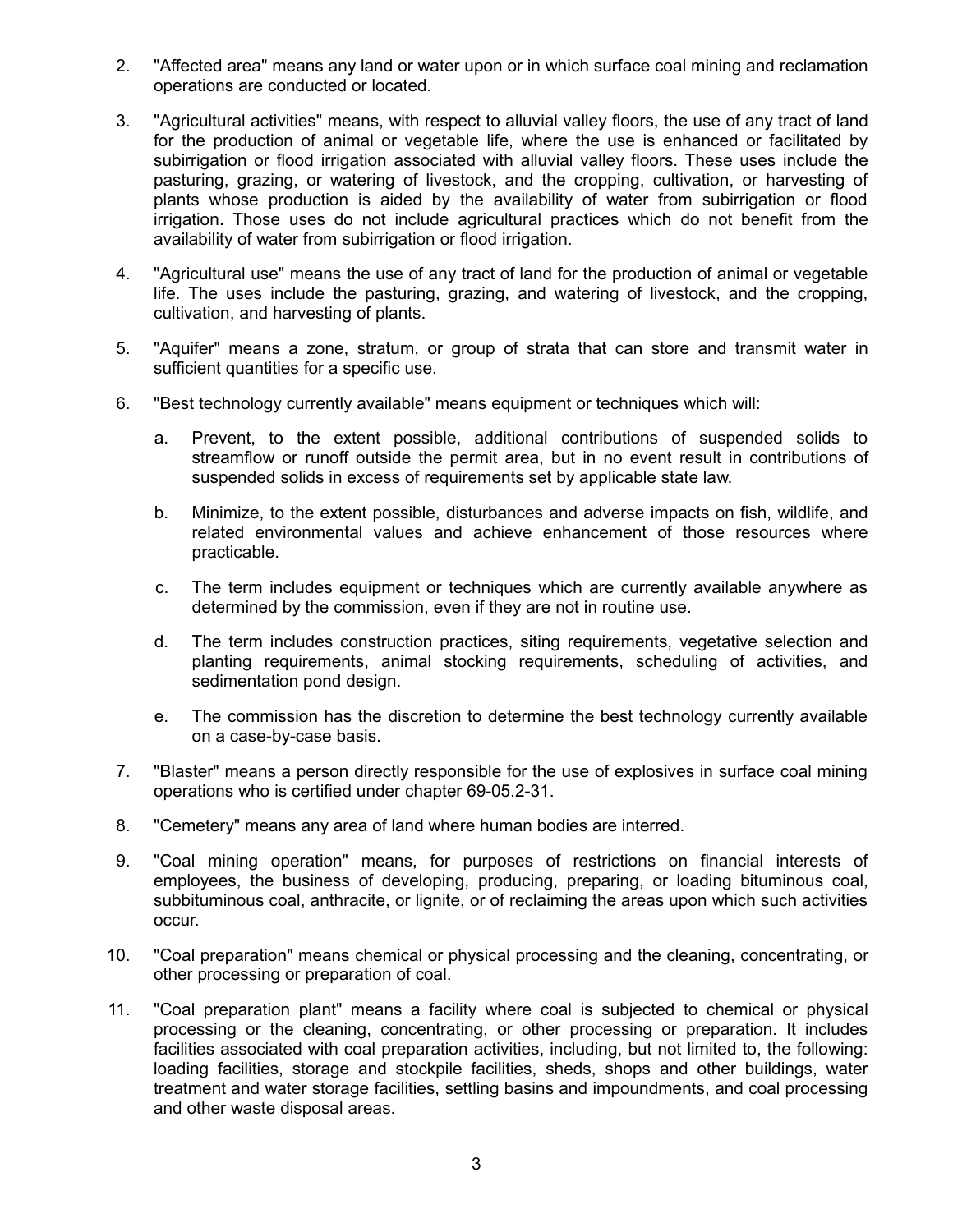- 12. "Coal processing waste" means earth materials which are wasted and separated from product coal during cleaning, concentrating, or other processing or preparation of coal.
- 13. "Collateral bond" means an indemnity agreement in a sum certain payable to the state of North Dakota executed by the permittee and which is supported by the deposit with the commission of cash, negotiable bonds of the United States or of North Dakota, or negotiable certificates of deposit of any bank authorized to do business in North Dakota, or an irrevocable standby letter of credit issued by a federally insured or equivalently protected bank authorized to do business in the United States, payable only to the commission upon presentation.
- 14. "Combustible material" means organic material that is capable of burning, either by fire or through a chemical process (oxidation), accompanied by the evolution of heat and a significant temperature rise.
- 15. "Community or institutional building" means any structure, other than a public building or an occupied dwelling, which is used primarily for meetings, gatherings, or functions of local civic organizations, or other community groups; functions as an educational, cultural, historic, religious, scientific, correctional, mental health, or physical health care facility; or is used for public services, including, but not limited to, water supply, power generation, or sewage treatment.
- 16. "Compaction" means increasing the density of a material by reducing the voids between the particles and is generally accomplished by controlled placement and mechanical effort such as from repeated application of wheel, track, or roller loads from heavy equipment.
- 17. "Complete inspection" means an onsite review of a permittee's or operator's compliance with all permit conditions and requirements imposed under North Dakota Century Code chapter 38-14.1 and this article, within the entire area disturbed or affected by surface coal mining and reclamation operations and includes the collection of evidence with respect to every violation of those conditions or requirements.
- 18. "Complete permit application" means an application for a surface coal mining and reclamation operations permit, which contains all information required by North Dakota Century Code chapter 38-14.1 and this article, to allow the commission to initiate the notice requirements of North Dakota Century Code section 38-14.1-18 and a technical review for the purpose of complying with the permit approval or denial standards of North Dakota Century Code section 38-14.1-21 and of this article.
- 19. "Cooperative soil survey" means a field or other investigation that locates, describes, classifies, and interprets for use the soils in a given area. The survey must meet the national cooperative soil survey standards and is the type of survey that is made for operational conservation planning by the United States department of agriculture natural resource conservation service in cooperation with agencies of the state and, in some cases, other federal agencies. If the survey is not available and a permit applicant is required to have a survey made, the map scale must be 1:20,000.
- 20. "Cropland" means land used for the production of adapted crops for harvest, alone or in a rotation with grasses and legumes, and includes row crops, small grain crops, hay crops, nursery crops, orchard crops, and other similar specialty crops. Land used for facilities in support of cropland farming operations which is adjacent to or an integral part of these operations is also included.
- 21. "Cumulative impact area" means the surface and ground water systems which may be affected until final bond release by: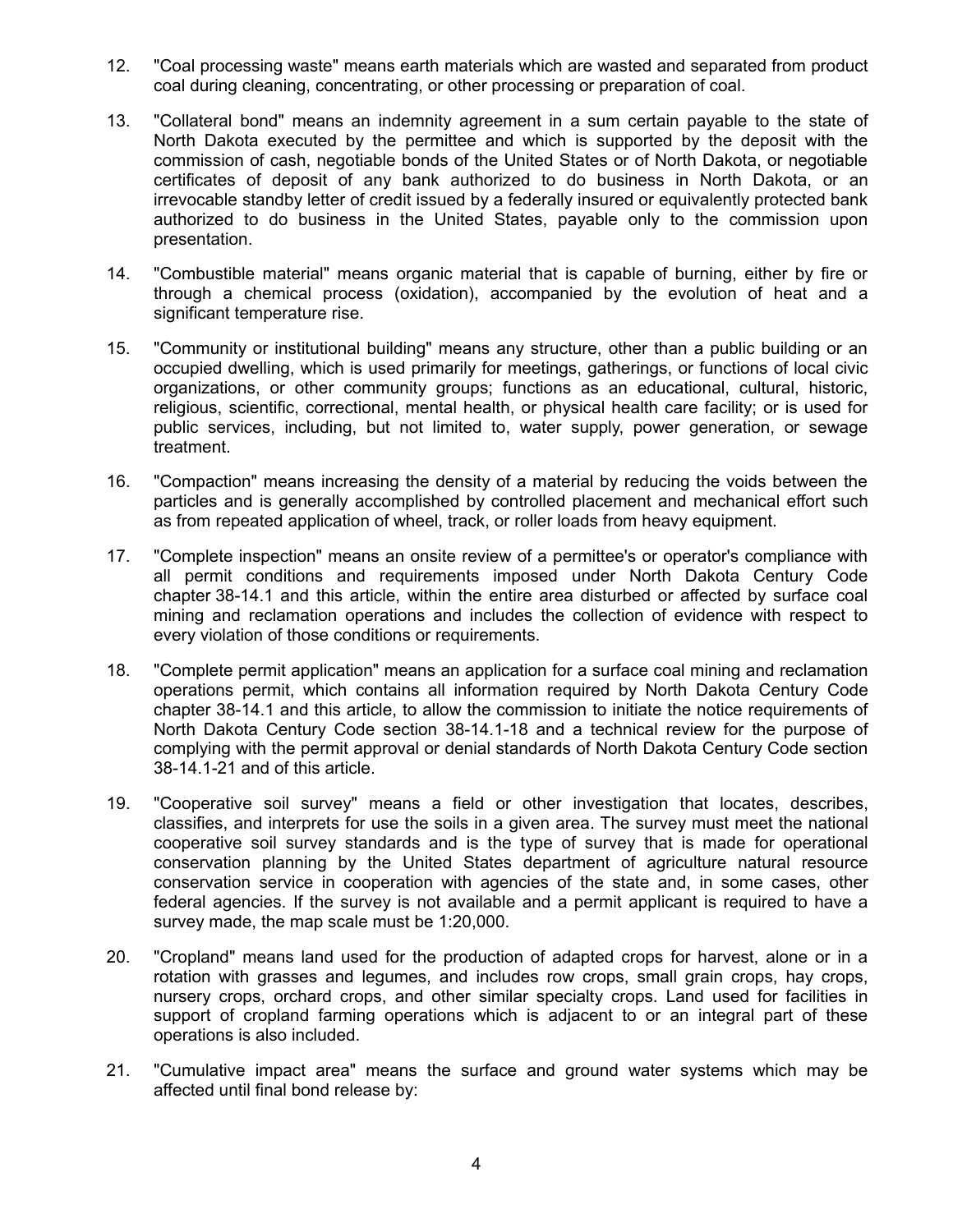- a. The proposed operation and all existing surface coal mining and reclamation operations;
- b. Any operations for which a permit application has been submitted to the regulatory authority; and
- c. All operations required to meet diligent development requirements for leased federal coal for which there is actual mine development information available.
- 22. "Developed water resources" means, for land use purposes, land used for storing water for beneficial uses such as stockponds, irrigation, wildlife habitat, fire protection, flood control, and water supply.
- 23. "Direct financial interest" means ownership or part ownership by an employee of lands, stocks, bonds, debentures, warrants, partnership shares, or other holdings, and also means any other arrangement where the employee may benefit from the employee's holding in or salary from coal mining operations. Direct financial interests include employment, pensions, creditor, real property, and other financial relationships.
- 24. "Disturbed area" means those areas that have been affected by surface coal mining and reclamation operations. Areas are classified as "disturbed" until reclamation is complete and the performance bond or other assurance of performance required by North Dakota Century Code chapter 38-14.1 and this article is released.
- 25. "Diversion" means a channel, embankment, or other manmade structure constructed to divert water from one area to another.
- 26. "Embankment" means an artificial deposit of material that is raised above the natural surface of the land and used to contain, divert, or store water, support roads or railways, or for other similar purposes.
- 27. "Emergency spillway" means the spillway designed to convey excess water through, over, or around a dam.
- 28. "Employee" means, for purposes of restrictions on financial interests of employees: any person employed by the commission as a state employee who performs any function or duty under North Dakota Century Code chapter 38-14.1; advisory board, commission members, or consultants who perform any decisionmaking functions for the commission under authority of state law or regulations; and any other state employee who performs any decisionmaking function or duty under a cooperative agreement with the commission. This definition does not include: the public service commissioners, who file annually with the director of the office of surface mining reclamation and enforcement, United States department of the interior; and members of advisory boards or commissions established in accordance with state laws or regulations to represent multiple interests, such as the North Dakota reclamation advisory committee.
- 29. "Ephemeral stream" means a stream which flows only in direct response to precipitation in the immediate watershed or in response to the melting of a cover of snow and ice, and which has a channel bottom that is always above the local water table.
- 30. "Essential hydrologic functions" means with respect to alluvial valley floors, the role of the valley floor in collecting, storing, regulating, and making the natural flow of surface or ground water, usefully available for agricultural activities, by reason of its position in the landscape and the characteristics of its underlying material. A combination of those functions provides a water supply during extended periods of low precipitation.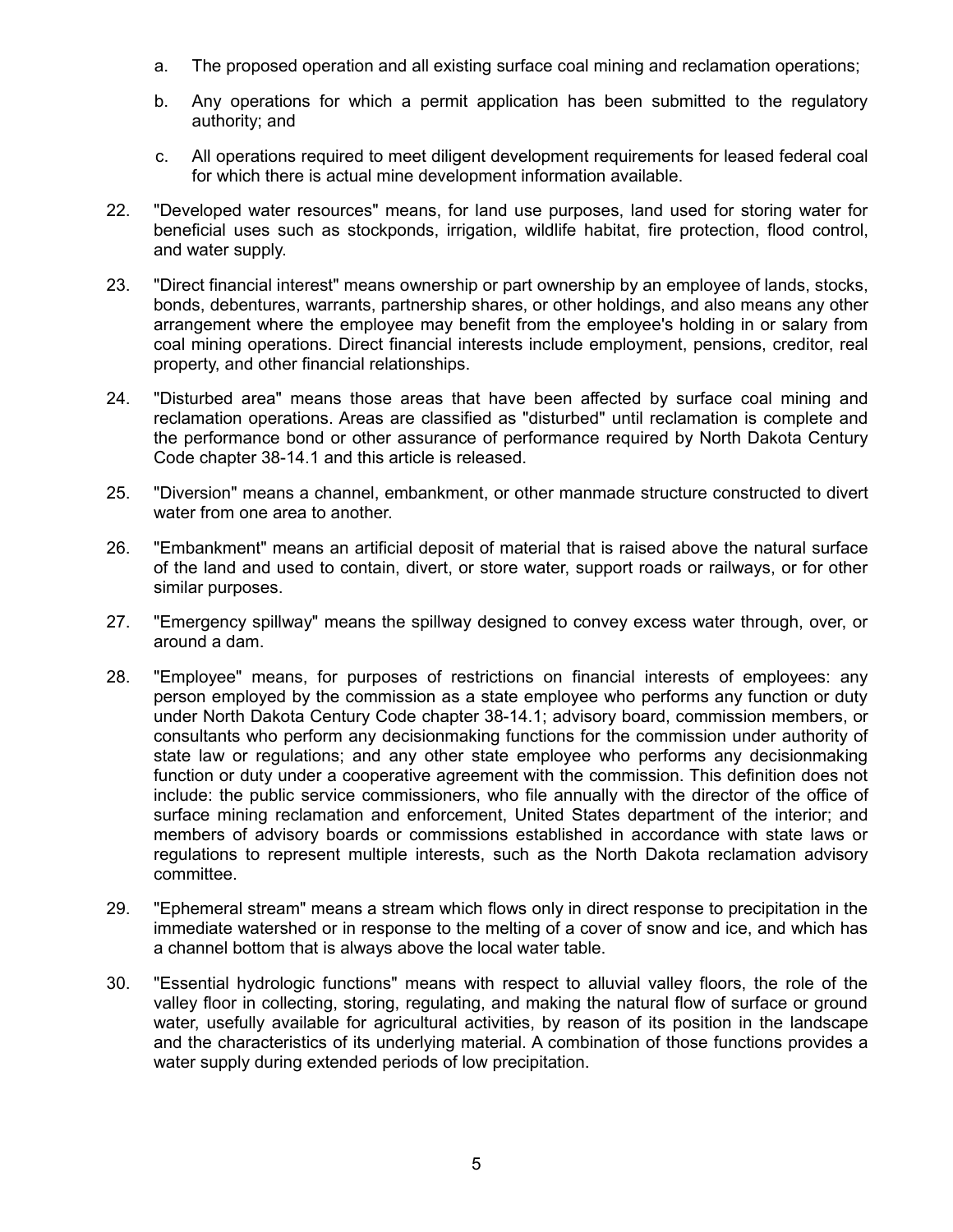- a. The role of the valley floor in collecting water includes accumulating runoff and discharge from aquifers in sufficient amounts to make the water available at the alluvial valley floor greater than the amount available from direct precipitation.
- b. The role of the alluvial valley floor in storing water involves limiting the rate of discharge of surface water, holding moisture in soils, and holding ground water in porous materials.
- c. The role of the alluvial valley floor in regulating the natural flow of surface water results from the characteristic configuration of the channel floodplain and adjacent low terraces.
- d. The role of the alluvial valley floor in regulating the natural flow of ground water results from the properties of the aquifers which control inflow and outflow.
- e. The role of the alluvial valley floor in making water usefully available for agricultural activities results from the existence of floodplains and terraces where surface and ground water can be provided in sufficient quantities to support the growth of agriculturally useful plants, from the presence of earth materials suitable for the growth of agriculturally useful plants, from the temporal and physical distribution of water making it accessible to plants throughout the critical phases of the growth cycle either by flood irrigation or by subirrigation, from the natural control of alluvial valley floors in limiting destructive extremes of stream discharge, and from the erosional stability of earth materials suitable for growth of agriculturally useful plants.
- 31. "Existing structure" means a structure or facility used in connection with or to facilitate surface coal mining and reclamation operations for which construction began prior to August 1, 1980.
- 32. "Extraction of coal as an incidental part" means the extraction of coal which is necessary to enable government-financed construction to be accomplished. Only that coal extracted from within the right of way, in the case of a road, railroad, utility line or other such construction, or within the boundaries of the area directly affected by other types of government-financed construction, may be considered incidental to that construction. Extraction of coal outside the right of way or boundary of the area directly affected by the construction shall be subject to the requirements of North Dakota Century Code chapter 38-14.1 and this article.
- 33. "Fish and wildlife habitat" means lands or waters used partially or wholly for the maintenance, production, protection, or management of species of fish or wildlife.
- 34. "Flood irrigation" means, with respect to alluvial valley floors, supplying water to plants by natural overflow, or the diversion of flows in which the surface of the soil is largely covered by a sheet of water.
- 35. "Fragile lands" means geographic areas containing natural, ecologic, scientific, paleontologic, or aesthetic resources that could be damaged or destroyed by surface coal mining operations. Examples of fragile lands include valuable habitats for fish or wildlife, critical habitats for endangered or threatened species of animals or plants, uncommon geologic formations, state and national natural landmark sites, areas where mining may cause flooding, environmental corridors containing a concentration of ecologic and aesthetic features, areas of recreational value due to high environmental quality, and buffer zones adjacent to the boundaries of areas where surface coal mining operations are prohibited under North Dakota Century Code section 38-14.1-07.
- 36. "Fugitive dust" means that particulate matter not emitted from a duct or stack which becomes airborne due to the forces of wind or surface coal mining and reclamation operations or both. During surface coal mining and reclamation operations it may include emissions from haul roads; wind erosion of exposed surfaces, storage piles, and spoil piles; reclamation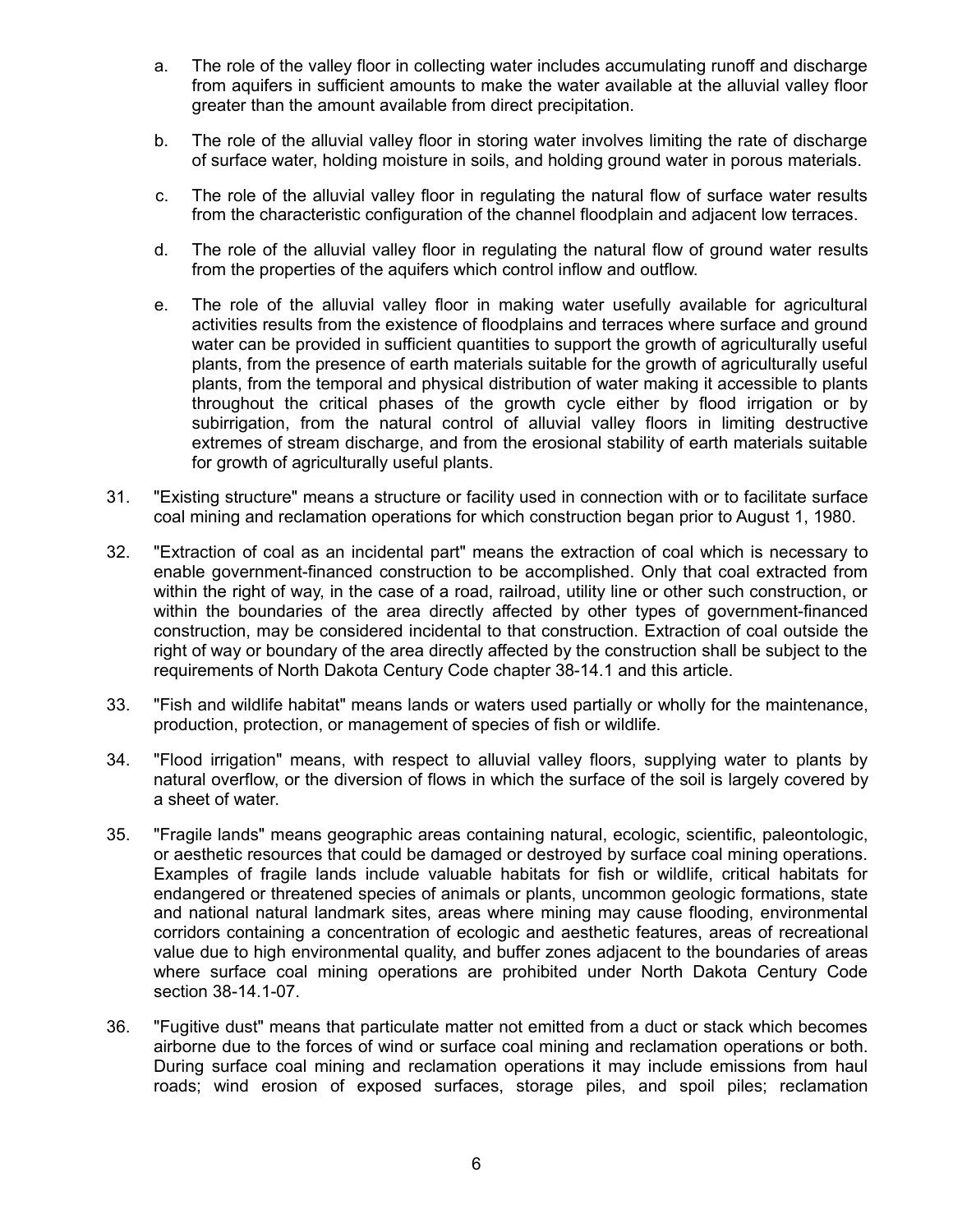operations; and other activities in which material is either removed, stored, transported, or redistributed.

- 37. "Government financing agency" means a federal, state, county, municipal, or local unit of government, or a department, bureau, agency, or office of the unit which, directly or through another unit of government, finances construction.
- 38. "Government-financed construction" means construction funded fifty percent or more by funds appropriated from a government financing agency's budget or obtained from general revenue bonds, but shall not mean government financing agency guarantees, insurance, loans, funds obtained through industrial revenue bonds or other equivalent, or in-kind payments.
- 39. "Ground cover" means the area of ground covered by vegetation and the litter that is produced naturally onsite, expressed as a percentage of the total area of measurement.
- 40. "Ground water" means subsurface water that fills available openings in rock or soil materials to the extent that they are considered water-saturated.
- 41. "Half-shrub" means a perennial plant with a woody base whose annually produced stems die back each year.
- 42. "Historic lands" means areas containing historic, cultural, or scientific resources. Examples include archaeological sites, national historic landmarks, places listed on or eligible for listing on the state historic sites registry or the national register of historic places, places having religious or cultural significance to native Americans or religious groups or places for which historic designation is pending.
- 43. "Historically used for cropland" means:
	- a. Lands that have been used for cropland for any five years or more out of the ten years immediately preceding the acquisition, including purchase, lease, or option, of the land for the purpose of conducting or allowing through resale, lease, or option the conduct of surface coal mining and reclamation operations;
	- b. Lands that the commission determines, on the basis of additional cropland history of the surrounding lands and the lands under consideration, that the permit area is clearly cropland but falls outside the specific five-years-in-ten criterion, in which case the regulations for prime farmland may be applied to include more years of cropland history only to increase the prime farmland acreage to be preserved; or
	- c. Lands that would likely have been used as cropland for any five out of the last ten years, immediately preceding such acquisition but for the same fact of ownership or control of the land unrelated to the productivity of the land.
- 44. "Hydrologic balance" means the relationship between the quality and quantity of water inflow to, water outflow from, and water storage in a hydrologic unit such as a drainage basin, aquifer, soil zone, lake, or reservoir. It encompasses the quantity and quality relationships among precipitation, runoff, evaporation, and changes in ground and surface water storage.
- 45. "Hydrologic regime" means the entire state of water movement in a given area. It is a function of the climate and includes the phenomena by which water first occurs as atmospheric water vapor, passes into a liquid or solid form, falls as precipitation, moves along or into the ground surface, and returns to the atmosphere as vapor by means of evaporation and transpiration.
- 46. "Impounding structure" means a dam, embankment, or other structure used to impound water, slurry, or other liquid or semiliquid materials.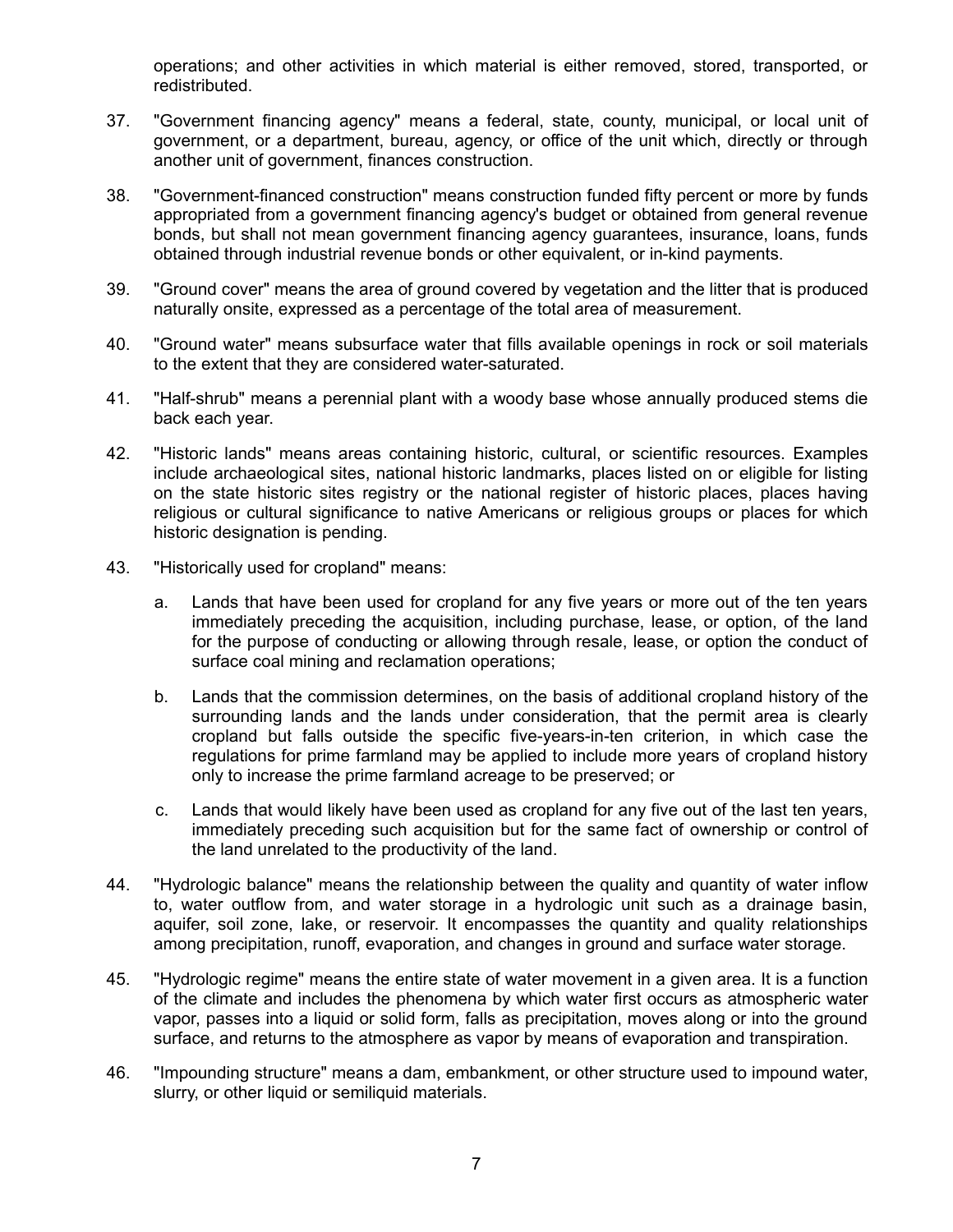- 47. "Impoundment" means a closed basin, naturally formed or artificially built, which is dammed or excavated for the retention of water, sediment, or waste.
- 48. "Indirect financial interest" means the same financial relationships as for direct ownership, but where the employee reaps the benefits of such interests, including interests held by the employee's spouse, minor child, and other relatives, including in-laws, residing in the employee's home. The employee will not be deemed to have an indirect financial interest if there is no relationship between the employee's functions or duties and the coal mining operation in which the spouse, minor children, or other resident relatives hold a financial interest.
- 49. "Industrial and commercial" means, for land use purposes, land used for:
	- a. Extraction or transformation of materials for fabrication of products, wholesaling of products, or for long-term storage of products. This includes all heavy and light manufacturing facilities such as chemical manufacturing, petroleum refining, and fabricated metal products manufacture. Land used for facilities in support of these operations which is adjacent to or an integral part of that operation is also included. Support facilities include, but are not limited to, all rail, road, and other transportation facilities.
	- b. Retail or trade of goods or services, including hotels, motels, stores, restaurants, and other commercial establishments. Land used for facilities in support of commercial operations which is adjacent to or an integral part of these operations is also included. Support facilities include, but are not limited to, parking, storage, or shipping facilities.
- 50. "Intermittent stream" means a stream or part of a stream that flows continuously for at least one month of the calendar year as a result of ground water discharge or surface runoff.
- 51. "Irreparable damage to the environment" means any damage to the environment that cannot be corrected by action of the permit applicant or the operator.
- 52. "Knowingly" means, with respect to individual civil penalties, that an individual knew or had reason to know in authorizing, ordering, or carrying out an act or omission on the part of a corporate permittee that the act or omission constituted a violation, failure, or refusal.
- 53. "Land use" means specific uses or management-related activities, rather than the vegetation or cover of the land. Land uses may be identified in combination when joint or seasonal uses occur.
- 54. "Leachate" means a liquid that has percolated through soil, rock, or waste and has extracted dissolved or suspended materials.
- 55. "Materially damage the quantity or quality of water" means, with respect to alluvial valley floors, changes in the quality or quantity of the water supply to any portion of an alluvial valley floor where such changes are caused by surface coal mining and reclamation operations and result in changes that significantly and adversely affect the composition, diversity, or productivity of vegetation dependent on subirrigation, or which result in changes that would limit the adequacy of the water for flood irrigation of the irrigable land acreage existing prior to mining.
- 56. "Monitoring" means the collection of environmental data by either continuous or periodic sampling methods.
- 57. "Mulch" means vegetation residues or other suitable materials that aid in soil stabilization and soil moisture conservation, thus providing microclimatic conditions suitable for the germination and growth of plants.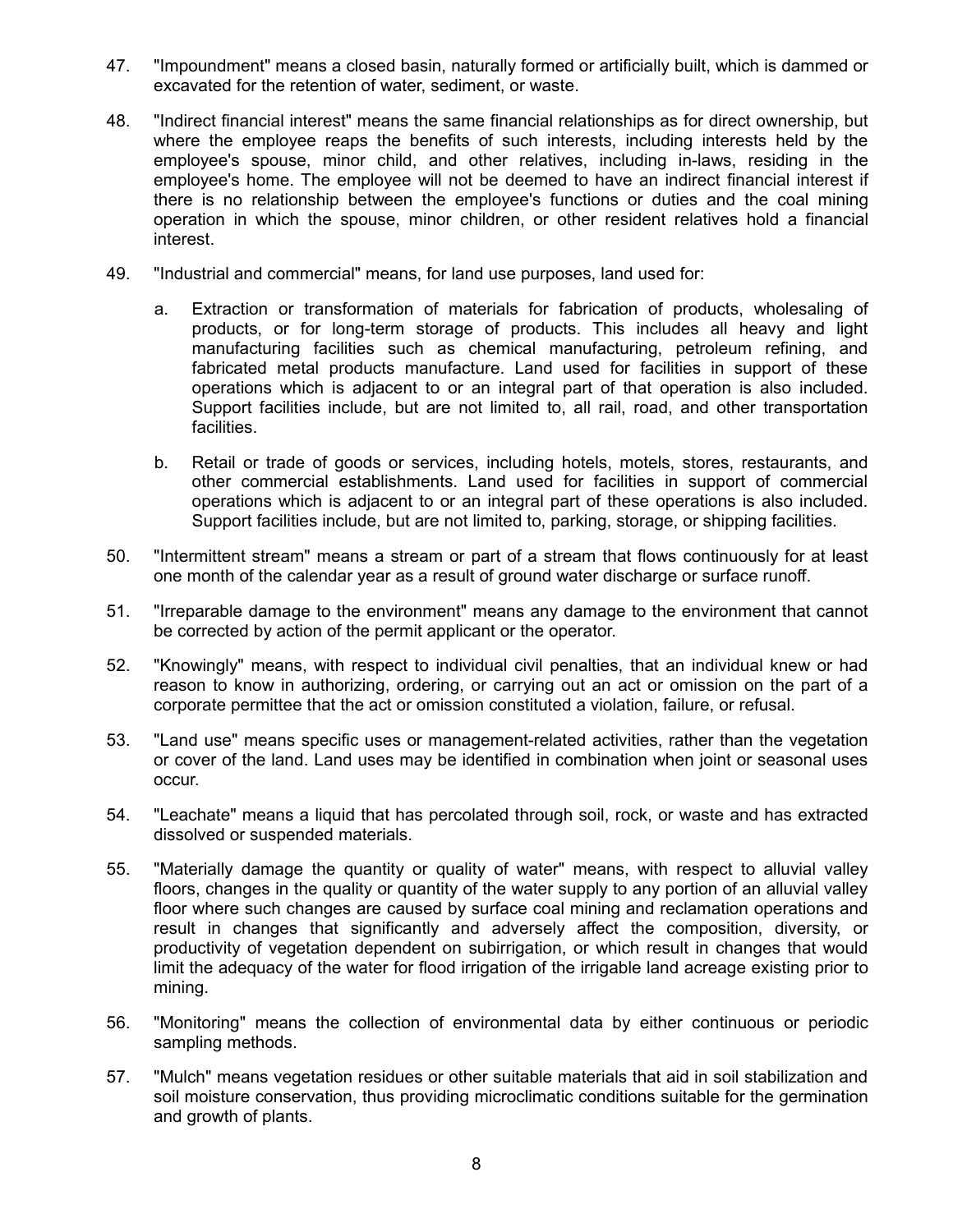- 58. "Native grassland" means land on which the natural potential plant cover is principally composed of native grasses, grasslike plants, forbs, and shrubs valuable for forage and is used for grazing, browsing, or occasional hay production. Land used for facilities in support of ranching operations which is adjacent to or an integral part of these operations is also included.
- 59. "Natural hazard lands" means geographic areas in which natural conditions exist which pose or, as a result of surface coal mining operations, may pose a threat to the health, safety, or welfare of people, property, or the environment, including areas subject to landslides, cave-ins, large or encroaching sand dunes, severe wind or soil erosion, frequent flooding, avalanches, and areas of unstable geology.
- 60. "Noxious plants" means species as defined in North Dakota Century Code section 63-01.1-02 that have been included on the official state list of noxious weeds.
- 61. "Occupied dwelling" means any building that is currently being used on a regular or temporary basis for human habitation.
- 62. "Operation plan" means a plan submitted by a permit applicant which sets forth a detailed description of the surface coal mining operations proposed to be conducted during the term of the permit within the proposed permit area.
- 63. "Outslope" means the face of the spoil or embankment sloping downward from the highest elevation to the toe.
- 64. "Owned or controlled" and "owns or controls" mean any one or a combination of the relationships specified in subdivisions a and b:
	- a. Being a permittee of a surface coal mining operation; based on instrument of ownership or voting securities, owning of record in excess of fifty percent of an entity; or having any other relationship which gives one person authority, directly or indirectly, to determine the manner in which an applicant, operator, or other entity conducts surface coal mining operations.
	- b. The following relationships are presumed to constitute ownership or control unless a person can demonstrate that the person subject to the presumption does not in fact have the authority, directly or indirectly, to determine the manner in which the relevant surface coal mining operation is conducted:
		- (1) Being an officer or director of an entity;
		- (2) Being the operator of a surface coal mining operation;
		- (3) Having the ability to commit the financial or real property assets or working resources of an entity;
		- (4) Being a general partner in a partnership;
		- (5) Based on the instruments of ownership or the voting securities of a corporate entity, owning of record ten through fifty percent of the entity; or
		- (6) Owning or controlling coal to be mined by another person under a lease, sublease, or other contract and having the right to receive the coal after mining or having authority to determine the manner in which that person or another person conducts a surface coal mining operation.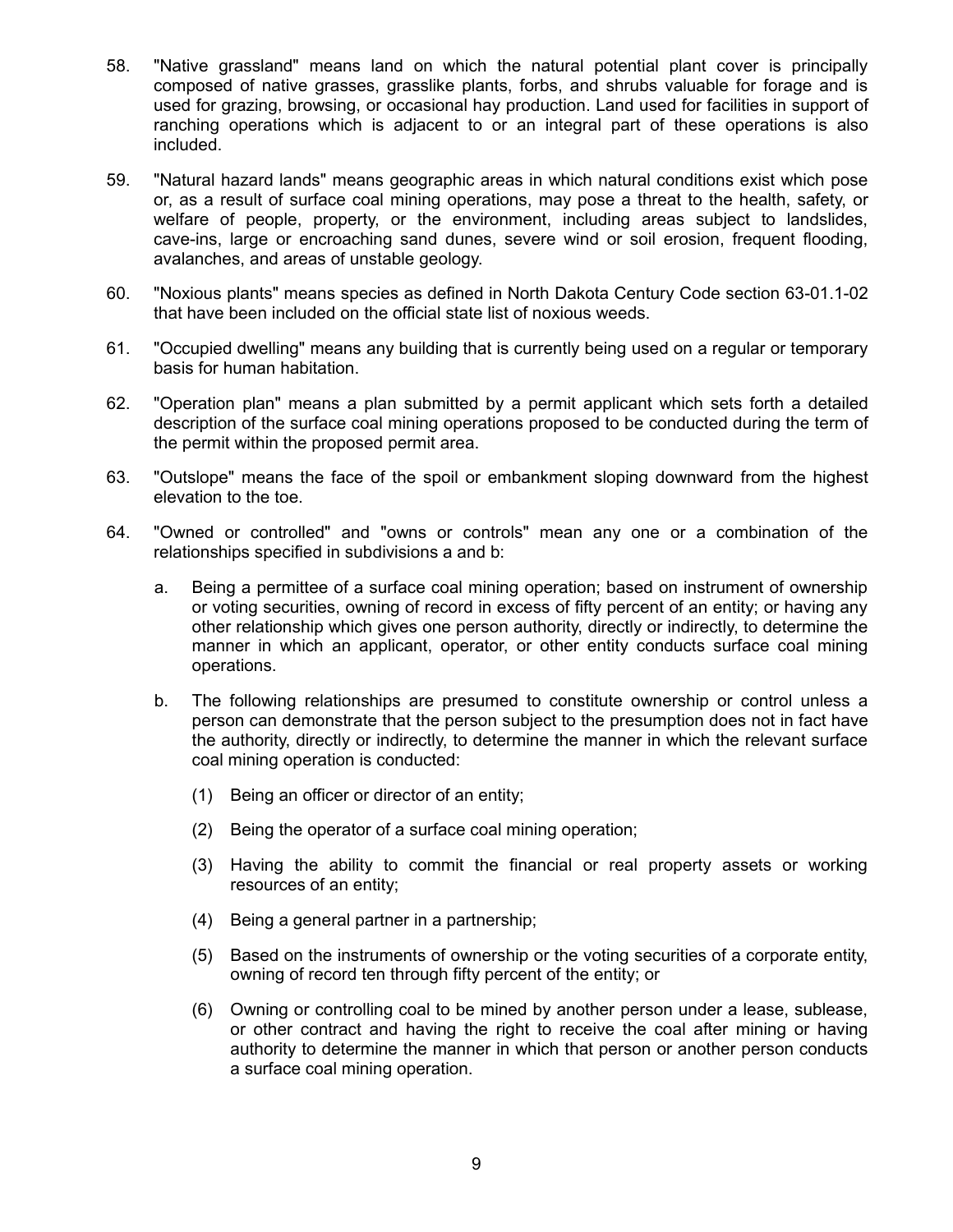- 65. "Partial inspection" means an onsite review of a permittee's or operator's compliance with some of the permit conditions and requirements imposed under North Dakota Century Code chapter 38-14.1 and this article and includes the collection of evidence of any violation of those conditions or requirements.
- 66. "Perennial stream" means a stream or part of a stream that flows continuously during all of the calendar year as a result of ground water discharge or surface runoff.
- 67. "Performing any function or duty" means those decisions or actions which, if performed or not performed by an employee, affect surface coal mining and reclamation operations under North Dakota Century Code chapter 38-14.1.
- 68. "Permanent diversion" means a diversion remaining after surface coal mining and reclamation operations which has been approved for retention by the commission and other appropriate state agencies.
- 69. "Permanent impoundment" means an impoundment requested for retention as part of the postmining land use by the surface owner and approved by the commission and, if required, by other state and federal agencies.
- 70. "Person having an interest which is or may be adversely affected or person with a valid legal interest" includes:
	- a. Any person who uses any resource of economic, recreational, aesthetic, or environmental value that may be adversely affected by surface coal mining and reclamation operations or any related action of the commission.
	- b. Any person whose property is or may be adversely affected by surface coal mining and reclamation operations or any related action of the commission.
	- c. Any federal, state, or local governmental agency.
- 71. "Precipitation event" means a quantity of water resulting from drizzle, rain, snow, sleet, or hail in a limited period of time. It may be expressed in terms of recurrence interval. "Precipitation event" also includes that quantity of water emanating from snow cover as snowmelt in a limited period of time.
- 72. "Prime farmland" means those lands defined by the secretary of agriculture in 7 CFR 657 and historically used for cropland. Prime farmlands are identified based on cooperative soil surveys and soil mapping units designated as prime farmland by the natural resource conservation service.
- 73. "Principal shareholder" means any person who is the record or beneficial owner of ten percent or more of any class of voting stock.
- 74. "Principal spillway" means an ungated pipe conduit with minimum diameter of twelve inches [30.48 centimeters] constructed for the purpose of conducting water through the embankment back to streambed elevation without erosion.
- 75. "Probable cumulative impacts" means the expected total qualitative and quantitative, direct and indirect effects of mining and reclamation activities on the hydrologic regime.
- 76. "Probable hydrologic consequence" means the projected result of proposed surface coal mining and reclamation operations which may reasonably be expected to change the quantity or quality of the surface and ground water; the surface or ground water flow, timing, and pattern; the stream channel conditions; and the aquatic habitat on the permit area and adjacent areas.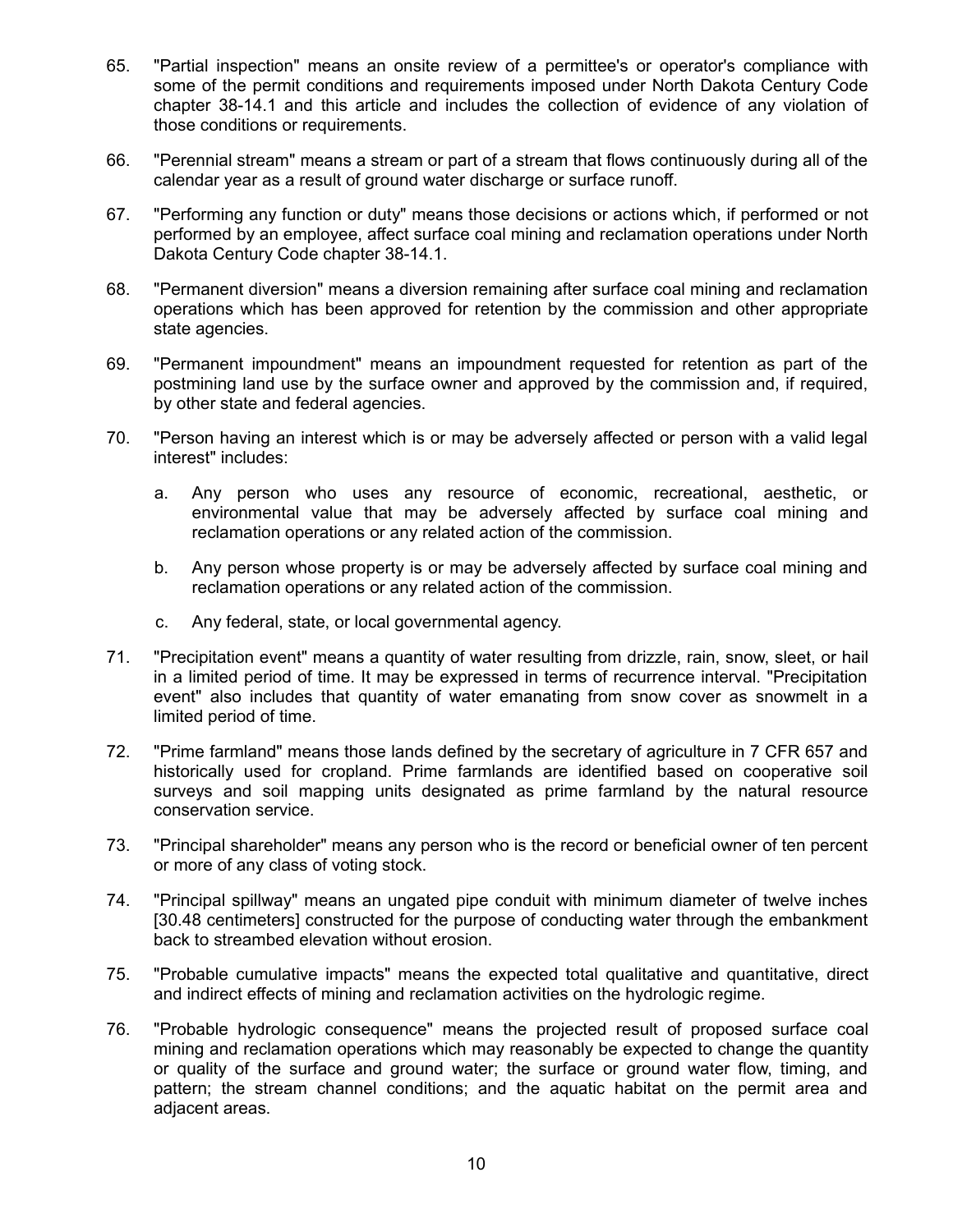- 77. "Productivity" means the vegetative yield produced by a unit area for a unit of time.
- 78. "Prohibited financial interest" means any direct or indirect financial interest in any coal mining operation.
- 79. "Public building" means any structure that is owned by a public agency or used principally for public business, meetings, or other group gatherings.
- 80. "Public office" means a facility under the direction and control of a governmental entity which is open to the public on a regular basis during reasonable business hours.
- 81. "Public park" means an area dedicated or designated by any federal, state, or local agency for public recreational use, whether or not such use is limited to certain times or days, including any land leased, reserved, or held open to the public because of that use.
- 82. "Public road" means a public way for purposes of vehicular travel, including the entire area within the right of way, all public ways acquired by prescription as provided by statute, and all land located within two rods [10.06 meters] on each side of all section lines. This definition does not include those public ways or section lines which have been vacated as permitted by statute or abandoned as provided by statute.
- 83. "Qualified laboratory" means a designated public agency, private consulting firm, institution, or analytical laboratory which can provide the required determination or statement under the small operator assistance program.
- 84. "Recharge capacity" means the ability of the soils and underlying materials to allow precipitation and runoff to infiltrate and reach the zone of saturation.
- 85. "Recreation" means, for land use purposes, land used for public or private leisure-time use, including developed recreation facilities such as parks, camps, and amusement areas, as well as areas for less intensive uses such as hiking, canoeing, and other undeveloped recreational uses.
- 86. "Recurrence interval" means the interval of time in which a precipitation event is expected to occur once, on the average. For example, the ten-year, twenty-four-hour precipitation event would be that twenty-four-hour precipitation event expected to occur on the average once in ten years. Magnitude of such events are as defined by the national weather service technical paper no. 40, Rainfall Frequency Atlas of the United States, May 1961, and subsequent amendments or equivalent regional or rainfall probability information developed therefrom.
- 87. "Reference area" means a land unit maintained under appropriate management for the purpose of measuring vegetation ground cover, productivity, and plant species diversity that are produced naturally or by crop production methods approved by the commission. Reference areas must be representative of geology, soil, slope, and vegetation in the permit area.
- 88. "Refuse pile" means a surface deposit of coal mine waste that does not impound water, slurry, or other liquid or semiliquid material.
- 89. "Renewable resource lands" means aquifers and areas for the recharge of aquifers and other underground waters, areas for agricultural or silvicultural production of food and fiber, and grazing lands.
- 90. "Replacement of water supply" means, with respect to protected water supplies contaminated, diminished, or interrupted by surface mining activities, providing a water supply on both a temporary and permanent basis equivalent to premining quantity and quality. Replacement includes providing an equivalent water delivery system and payment of operation and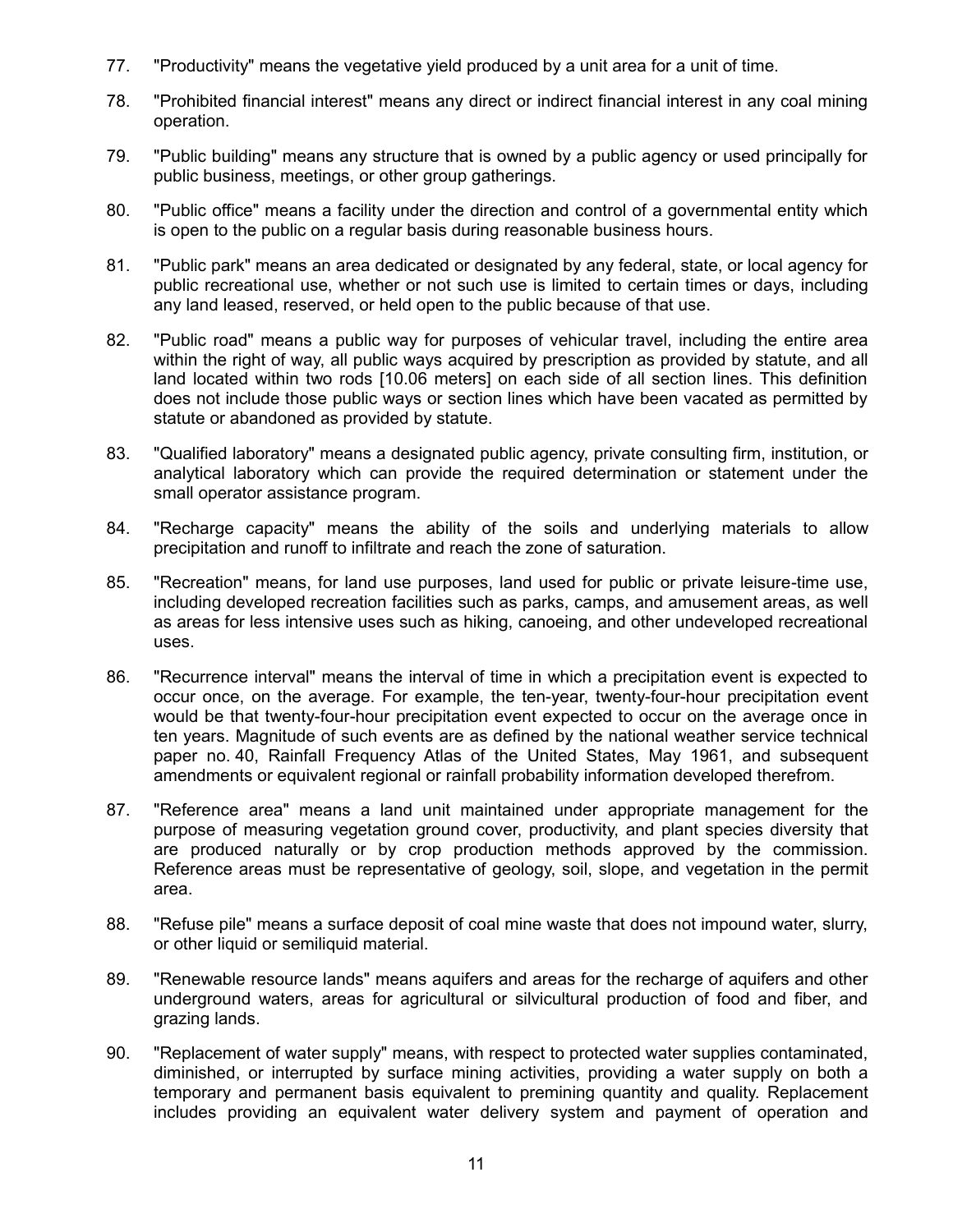maintenance costs in excess of customary and reasonable delivery costs for the premining water supplies.

- a. Upon agreement by the permittee and the water supply owner, the obligation to pay such excess operation and maintenance costs may be satisfied by a one-time payment in an amount which covers the present worth of the increased annual operation and maintenance costs for a period agreed to by the permittee and the water supply owner.
- b. If the affected water supply was not needed for the land use in existence at the time of loss, contamination, or diminution, and if the supply is not needed to achieve the postmining land use, replacement requirements may be satisfied by demonstrating that a suitable alternative water source is available and could feasibly be developed. If this approach is selected:
	- (1) Written concurrence must be obtained from the water supply owner; and
	- (2) When final bond release is requested for the tract of land that contained the premine water supply, the newspaper notice and the letters sent to property owners and governmental agencies pursuant to subsection 1 of North Dakota Century Code section 38-14.1-17 must identify the approximate location of the premine water supply and clearly state that the permittee does not intend to replace the water delivery system.

Based on comments that are received on the final bond release application, the commission will determine whether or not a replacement water delivery system is needed to protect the public interest. If the commission determines that a replacement water delivery system is needed, the permittee must install the water delivery system before final bond release will be granted.

- 91. "Residential" means, for land use purposes, single-family and multiple-family housing, mobile home parks, and other residential lodgings. Land used for facilities in support of residential operations which is adjacent to or an integral part of these operations is also included. Support facilities include, but are not limited to, vehicle parking and open space that directly relate to the residential use.
- 92. "Return on investment" means the relation of net profit for the last yearly period to ending net worth.
- 93. "Road" means a surface right of way used, constructed, reconstructed, improved, or maintained for travel by land vehicles for use in surface coal mining and reclamation operations. The term includes access and haul roads used in surface coal mining and reclamation operations, including use by coal hauling vehicles to and from transfer, processing, or storage areas. A road consists of the entire area within the right of way, including the roadbed, shoulders, parking and side areas, approaches, structures, ditches, and surface. The term does not include ramps and routes of travel within the immediate mining area or within spoil or coal mine waste disposal areas.
- 94. "Safety factor" means the ratio of the available shear strength to the developed shear stress on a potential surface of sliding, or the ratio of the sum of the resisting forces to the sum of the loading or driving forces, as determined by accepted engineering practices.
- 95. "Sedimentation pond" means a primary sediment control structure designed, constructed, and maintained in accordance with this article and including, but not limited to, a barrier, dam, or excavated depression which slows down water runoff to allow sediment to settle out. A sedimentation pond shall not include secondary sedimentation control structures, such as straw dikes, riprap, check dams, mulches, dugouts, and other measures that reduce overland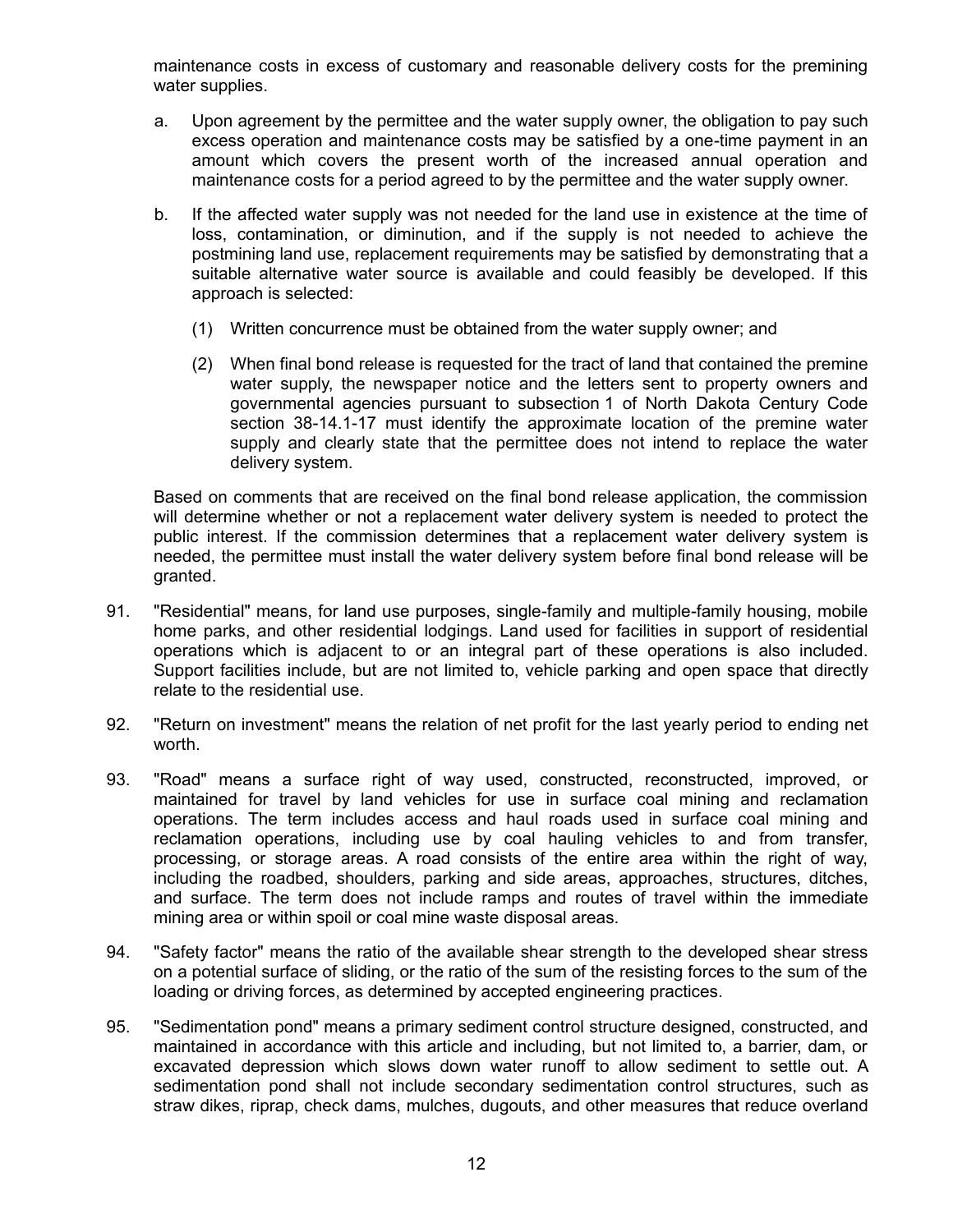flow velocity, reduce runoff volume, or trap sediment, to the extent that such secondary sedimentation structures drain to a sedimentation pond.

- 96. "Shelterbelt" means a strip or belt of trees or shrubs planted by man in or adjacent to a field or next to a farmstead, feedlot, or road. Shelterbelt is synonymous with windbreak.
- 97. "Significant, imminent environmental harm to land, air, or water resources" is determined as follows:
	- a. An environmental harm is any adverse impact on land, air, or water resources, including, but not limited to, plant and animal life.
	- b. An environmental harm is imminent if a condition, practice, or violation exists which is causing such harm or may reasonably be expected to cause such harm at any time before the end of the reasonable abatement time that would be set under North Dakota Century Code section 38-14.1-28.
	- c. An environmental harm is significant if that harm is appreciable and not immediately reparable.
- 98. "Significant recreational, economic, or other values incompatible with surface coal mining operations" means those significant values which could be damaged by, and are not capable of existing together with, surface coal mining operations because of the undesirable effects mining would have on those values, either on the area included in the permit application or on offsite areas which could be affected by mining. Those values to be evaluated for their importance include:
	- a. Recreation, including hiking, boating, camping, skiing, or other related outdoor activities.
	- b. Agriculture, aquaculture, or production of other natural, processed, or manufactured products which enter commerce.
	- c. Scenic, historic, archaeologic, aesthetic, fish, wildlife, plants, or cultural interests.
- 99. "Slope" means average inclination of a surface, measured from the horizontal. Normally expressed as a unit of vertical distance to a given number of units of horizontal distance, e.g., 1 $\upsilon$  to 5h = 20 percent = 11.3 degrees.
- 100. "Soil horizons" means contrasting layers of soil lying one below the other, parallel, or nearly parallel to the land surface. Soil horizons are differentiated on the basis of field characteristics and laboratory data. The three major soil horizons are:
	- a. A horizon. The uppermost layer in the soil profile, often called the surface soil. It is the part of the soil in which organic matter is most abundant and where leaching of soluble or suspended particles is the greatest.
	- b. B horizon. The layer immediately beneath the A horizon. This middle layer commonly contains more clay, iron, or aluminum than the A or C horizon.
	- c. C horizon. The deepest layer of the soil profile. It consists of loose material or weathered rock that is relatively unaffected by biologic activity.
- 101. "Spoil" means overburden that has been disturbed during surface coal mining operations.
- 102. "Stabilize" means to control movement of soil, spoil piles, or areas of disturbed earth by modifying the geometry of the mass, or by otherwise modifying physical or chemical properties such as by providing a protective surface coating.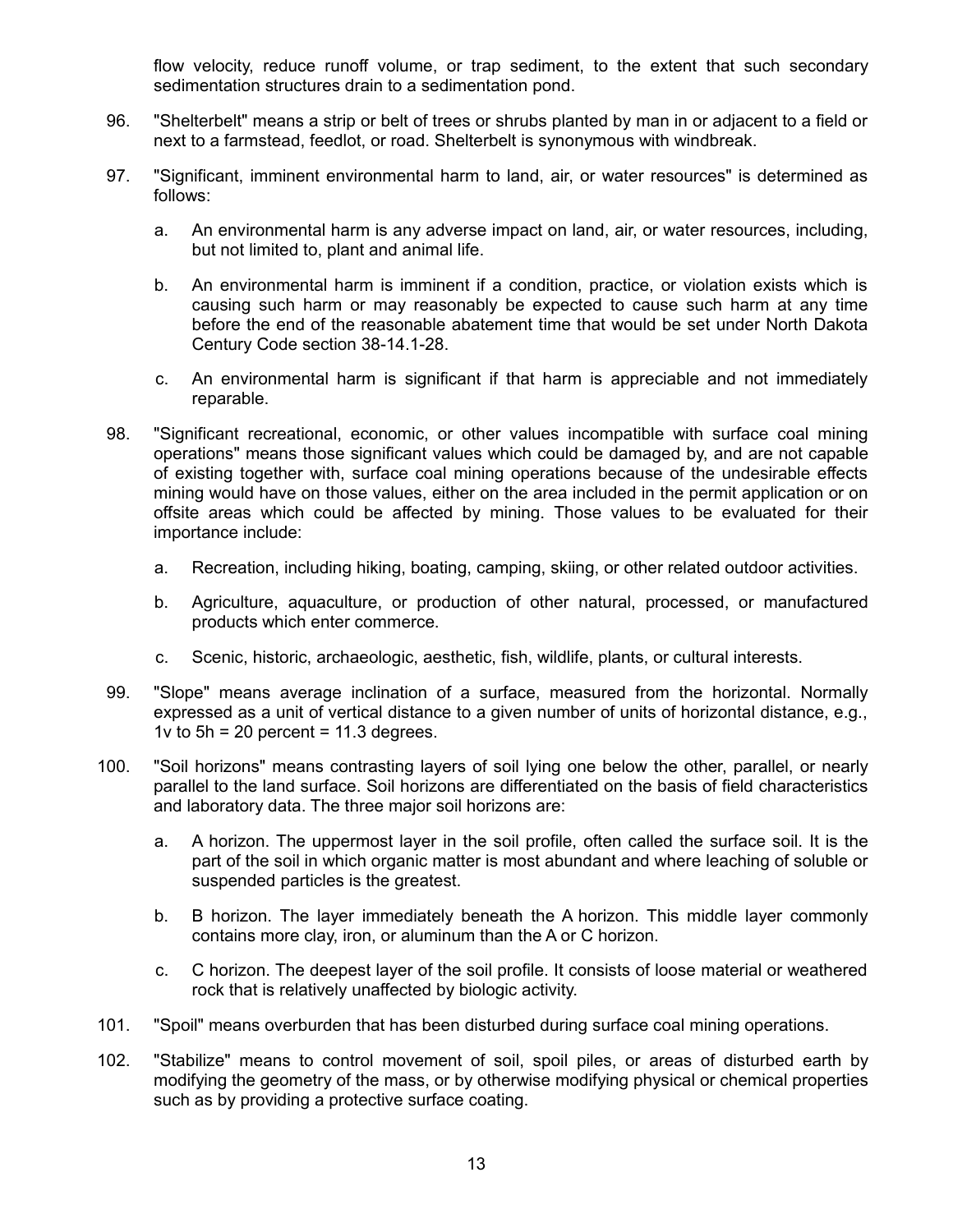- 103. "Subirrigation" means, with respect to alluvial valley floors, the supplying of water to plants from a semisaturated or saturated subsurface zone where water is available for use by vegetation. Subirrigation may be identified by:
	- a. Diurnal fluctuation of the water table, due to the differences in nighttime and daytime evapotranspiration rates;
	- b. Increasing soil moisture from a portion of the root zone down to the saturated zone, due to capillary action;
	- c. Mottling of the soils in the root zones;
	- d. Existence of an important part of the root zone within the capillary fringe or water table of an alluvial aquifer; or
	- e. An increase in streamflow or a rise in ground water levels, shortly after the first killing frost on the valley floor.
- 104. "Substantial legal and financial commitments in a surface coal mining operation" means significant investments that have been made on the basis of a long-term coal contract in power plants, railroads, coal handling, preparation, extraction or storage facilities, and other capital-intensive activities.
- 105. "Successor in interest" means any person who succeeds to rights granted under a permit, by transfer, assignment, or sale of those rights.
- 106. "Surety bond" means an indemnity agreement in a sum certain payable to the state of North Dakota executed by the permittee or permit applicant which is supported by the performance guarantee of a corporate surety licensed to do business in the state of North Dakota.
- 107. "Surface coal mining operations which exist on the date of enactment" means all surface coal mining operations which were being conducted on July 1, 1979.
- 108. "Surface mining activities" means those surface coal mining and reclamation operations incident to the extraction of coal from the earth by removing the materials over a coal seam, before recovering the coal, or by recovery of coal from a deposit that is not in its original geologic location.
- 109. "Suspended solids" means organic or inorganic materials carried or held in suspension in water that will remain on a forty-five hundredths micron filter.
- 110. "Tame pastureland" means land used for the long-term production of predominantly adapted, domesticated species of forage plants to be grazed by livestock or occasionally cut and cured for livestock feed. Land used for facilities in support of pastureland which is adjacent to or an integral part of these operations is also included.
- 111. "Temporary diversion" means a diversion of a stream or overland flow which is used during surface coal mining and reclamation operations and not approved by the commission to remain after reclamation as part of the approved postmining land use.
- 112. "Temporary impoundment" means an impoundment used during surface coal mining and reclamation operations, but not approved by the commission to remain as part of the postmining land use.
- 113. "Ton" means two thousand pounds avoirdupois [0.90718 metric ton].
- 114. "Toxic mine drainage" means water that is discharged from active or abandoned mines or other areas affected by coal exploration or surface coal mining and reclamation operations,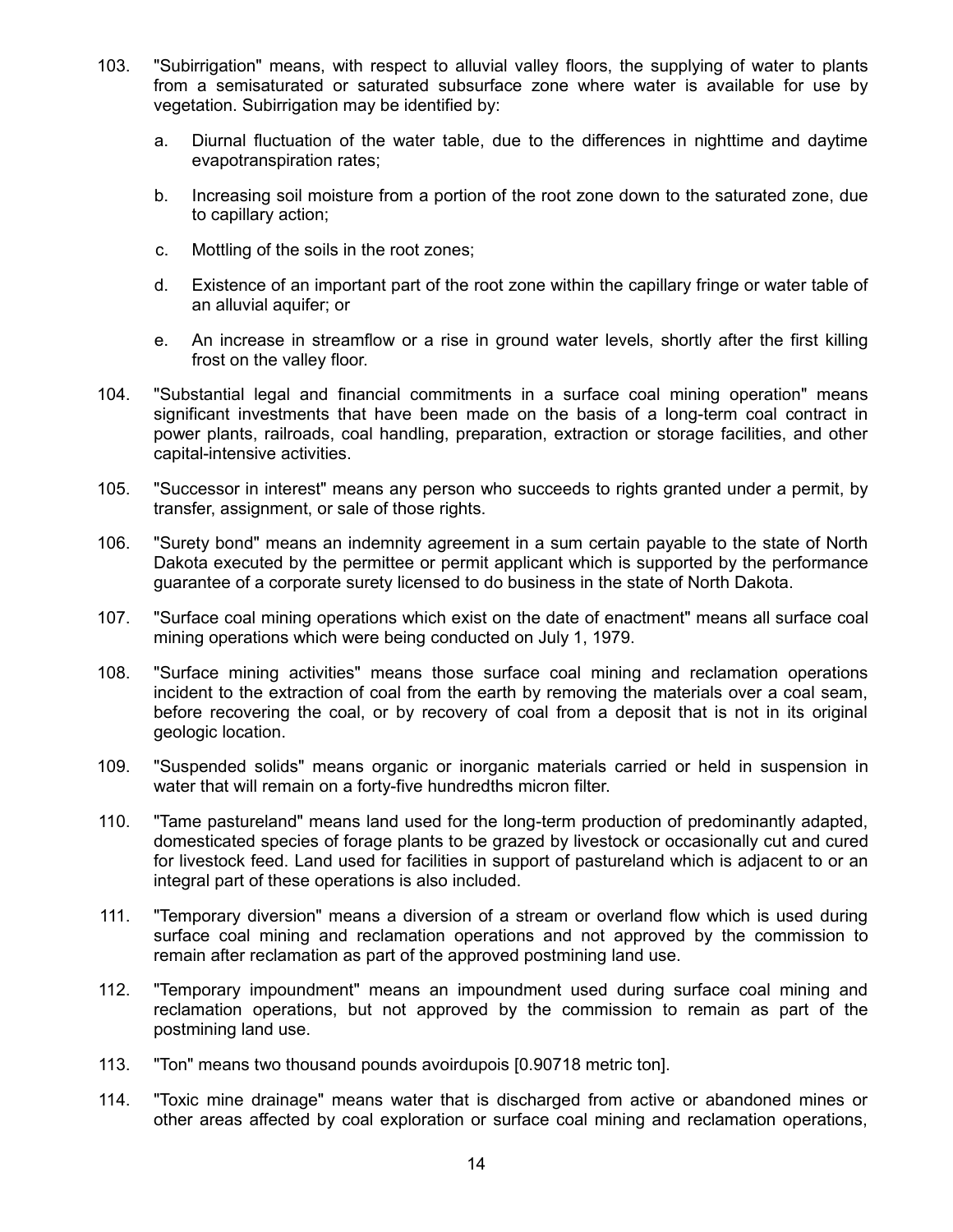which contains a substance that through chemical action or physical effects is likely to kill, injure, or impair biota commonly present in the area that might be exposed to it.

- 115. "Toxic-forming materials" means earth materials or wastes which, if acted upon by air, water, weathering, or microbiological processes, are likely to produce chemical or physical conditions in soils or water that are detrimental to biota or uses of water.
- 116. "Transfer, assignment, or sale of rights" means a change in ownership or other effective control over the right to conduct surface coal mining operations under a permit issued by the commission.
- 117. "Unconsolidated streamlaid deposits holding streams" means, with respect to alluvial valley floors, all floodplains and terraces located in the lower portions of topographic valleys which contain perennial or other streams with channels that are greater than three feet [0.91 meter] in bankfull width and greater than six inches [15.24 centimeters] in bankfull depth.
- 118. "Undeveloped rangeland" means, for purposes of alluvial valley floors, lands generally used for livestock grazing where such use is not specifically controlled and managed.
- 119. "Upland areas" means, with respect to alluvial valley floors, those geomorphic features located outside the floodplain and terrace complex, such as isolated higher terraces, alluvial fans, pediment surfaces, landslide deposits, and surfaces covered with residuum, mud flows or debris flows, as well as highland areas underlain by bedrock and covered by residual weathered material or debris deposited by sheetwash, rillwash, or windblown material.
- 120. "Valid existing rights" means a set of circumstances under which a person, subject to commission approval, may conduct surface coal mining operations on lands where North Dakota Century Code section 38-14.1-07 and section 69-05.2-04-01.1 would otherwise prohibit such operations. Possession of valid existing rights confers an exception from these prohibitions. A person seeking to exercise valid existing rights must comply with all other pertinent requirements of North Dakota Century Code chapter 38-14.1 and this article.
	- a. Property rights demonstration. Except as provided in subdivision c, a person claiming valid existing rights must demonstrate that a legally binding conveyance, lease, deed, contract, or other document vests that person, or a predecessor in interest, with the right to conduct the type of surface coal mining operations intended. This right must exist at the time that the land came under the protection of North Dakota Century Code section 38-14.1-07 and section 69-05.2-04-01.1. Applicable state statutory or case law will govern interpretation of documents relied upon to establish property rights, unless federal law provides otherwise. If no applicable state law exists, custom and generally accepted usage at the time and place that the documents came into existence will govern their interpretation.
	- b. Except as provided in subdivision c, a person claiming valid existing rights must also demonstrate compliance with one of the following standards:
		- (1) All permits or good-faith standard. All permits and other authorizations required to conduct surface coal mining operations had been obtained or a good-faith effort to obtain all necessary permits and authorizations had been made, before the land came under the protection of North Dakota Century Code section 38-14.1-07 and section 69-05.2-04-01.1. At a minimum, an application must have been submitted for the permit required under this article.
		- (2) Needed for and adjacent standard. The land is needed for and immediately adjacent to a surface coal mining operation for which all permits and other authorizations required to conduct surface coal mining operations had been obtained or a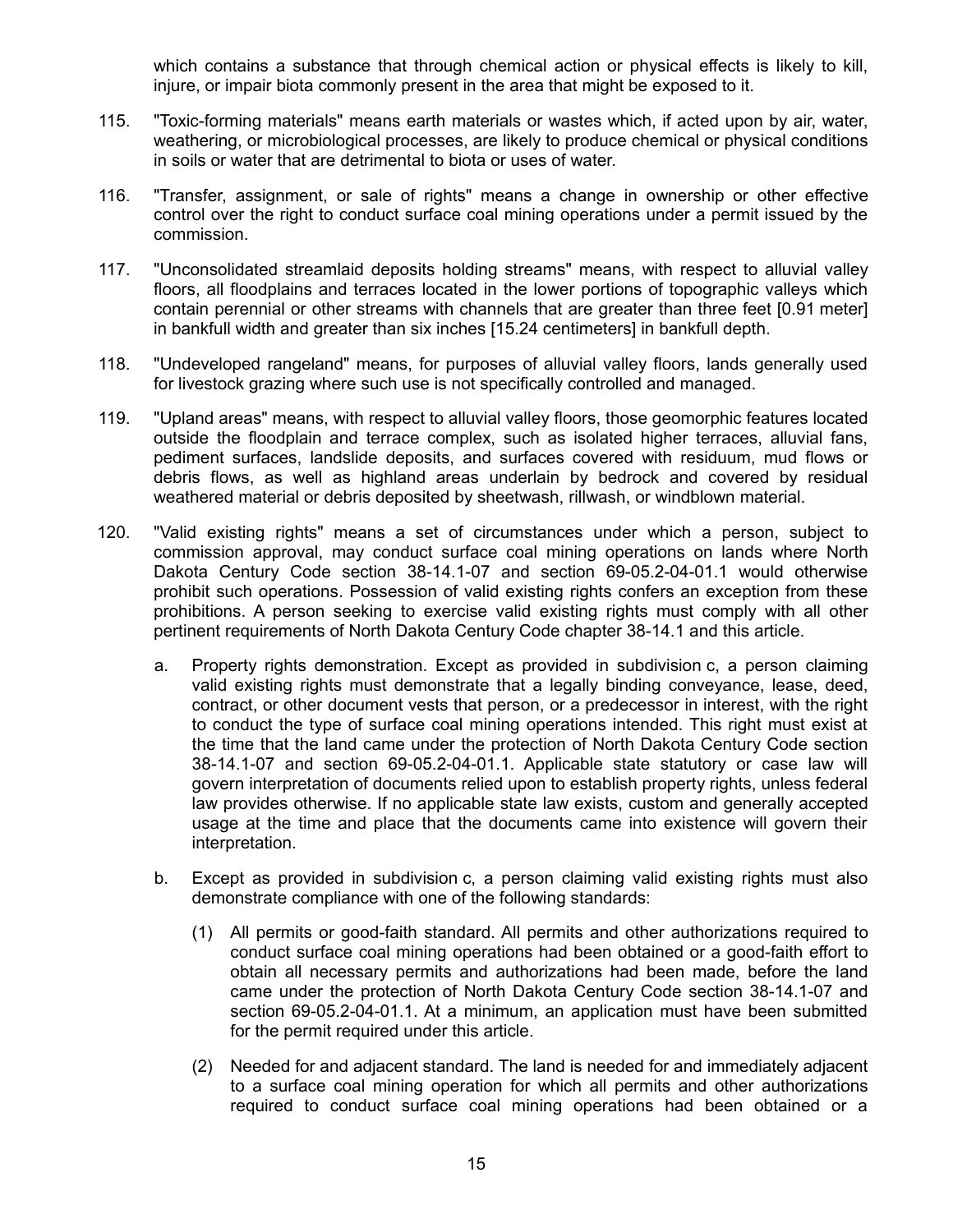good-faith attempt to obtain all permits and authorizations had been made, before the land came under the protection of North Dakota Century Code section 38-14.1-07 and section 69-05.2-04-01.1. To meet this standard, a person must demonstrate that prohibiting expansion of the operation onto that land would unfairly impact the viability of the operation as originally planned before the land came under the protection of North Dakota Century Code section 38-14.1-07 and section 69-05.2-04-01.1. Except for operations in existence before August 3, 1977, or for which a good-faith effort to obtain all necessary permits had been made before August 3, 1977, this standard does not apply to lands already under the protection of North Dakota Century Code section 38-14.1-07 and section 69-05.2-04-01.1 when the commission approved the permit for the original operation or when the good-faith effort to obtain all necessary permits for the original operation was made. In evaluating whether a person meets this standard, the commission may consider factors such as:

- (a) The extent to which coal supply contracts or other legal and business commitments that predate the time that the land came under the protection of North Dakota Century Code section 38-14.1-07 and section 69-05.2-04-01.1 depend upon use of that land for surface coal mining operations.
- (b) The extent to which plans used to obtain financing for the operation before the land came under the protection of North Dakota Century Code section 38-14.1-07 and section 69-05.2-04-01.1 rely upon use of that land for surface coal mining operations.
- (c) The extent to which investments in the operation before the land came under the protection of North Dakota Century Code section 38-14.1-07 and section 69-05.2-04-01.1 rely upon use of that land for surface coal mining operations.
- (d) Whether the land lies within the area identified on the life-of-mine map submitted under chapter 69-05.2-07 before the land came under the protection of North Dakota Century Code section 38-14.1-07 and section 69-05.2-04-01.1.
- c. Roads. A person who claims valid existing rights to use or construct a road across the surface of lands protected by North Dakota Century Code section 38-14.1-07 and section 69-05.2-04-01.1 must demonstrate that one or more of the following circumstances exist if the road is included within the definition of "surface coal mining operations" in subsection 33 of North Dakota Century Code section 38-14.1-02:
	- (1) The road existed when the land upon which it is located came under the protection of North Dakota Century Code section 38-14.1-07 and section 69-05.2-04-01.1 and the person has a legal right to use the road for surface coal mining operations.
	- (2) A properly recorded right of way or easement for a road in that location existed when the land came under the protection of North Dakota Century Code section 38-14.1-07 and section 69-05.2-04-01.1, and, under the document creating the right of way or easement, and under subsequent conveyances, the person has a legal right to use or construct a road across the right of way or easement for surface coal mining operations.
	- (3) A valid permit for use or construction of a road in that location for surface coal mining operations existed when the land came under the protection of North Dakota Century Code section 38-14.1-07 and section 69-05.2-04-01.1.
	- (4) Valid existing rights exist under subdivisions a and b.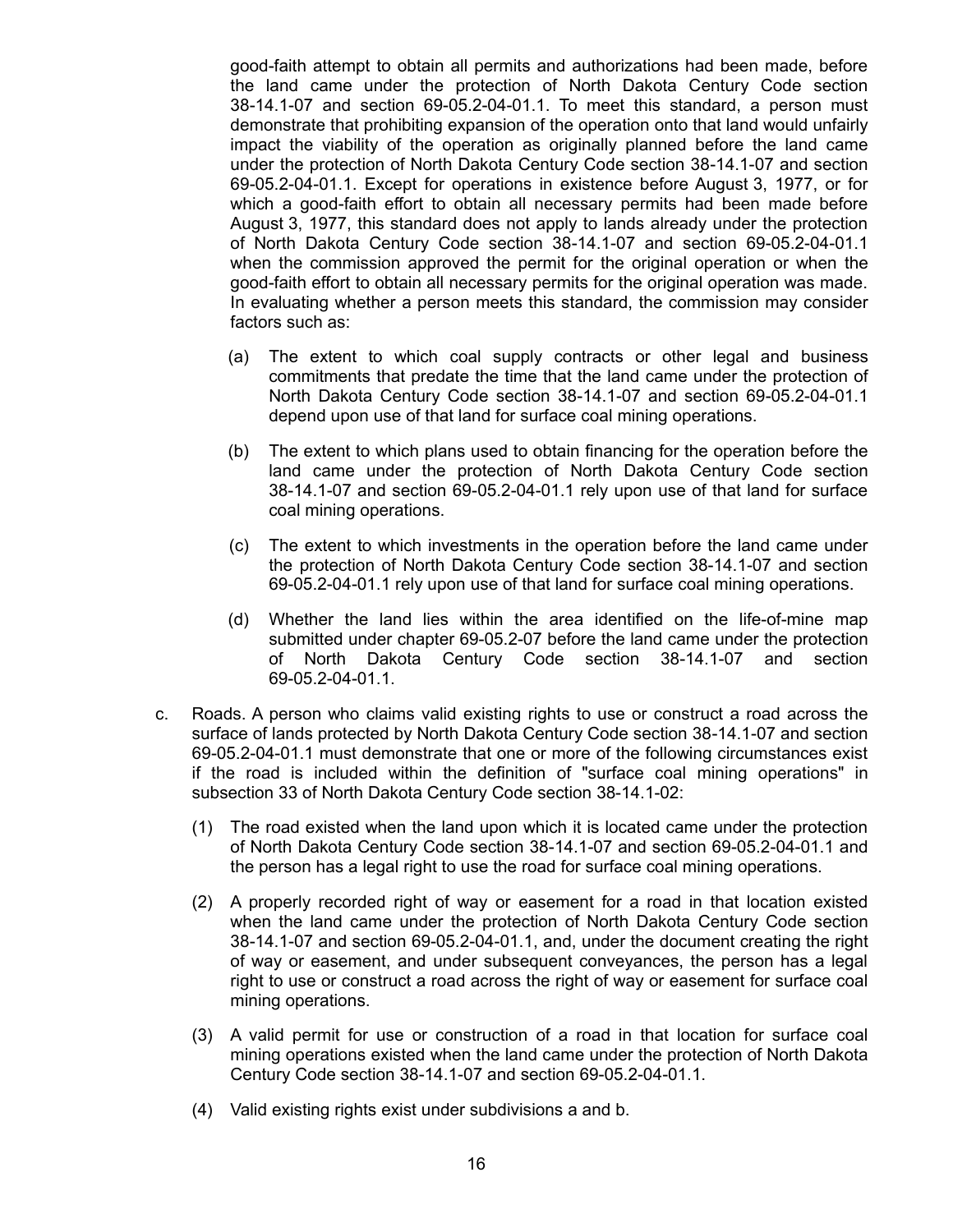- 121. "Viable economic unit" means, with respect to prime farmland, any tract of land identified as prime farmland by the state conservationist of the natural resource conservation service that has been historically used for cropland.
- 122. "Violation, failure, or refusal" means, with respect to individual civil penalties:
	- a. A violation of a condition of a permit issued by the commission; or
	- b. A failure or refusal to comply with any order issued under North Dakota Century Code section 38-14.1-28, or any order incorporated in a final decision issued by the commission under North Dakota Century Code chapter 38-14.1, except an order incorporated in a decision issued under subsection 1 of North Dakota Century Code section 38-14.1-29.
- 123. "Violation notice" means any written notification from a governmental entity of a violation of law, whether by letter, memorandum, legal or administrative pleading, or other written communication.
- 124. "Water table" means the upper surface of a zone of saturation, where the body of ground water is not confined by an overlying impermeable zone.
- 125. "Willful violation" means an act or omission which violates North Dakota Century Code chapter 38-14.1, this article, or individual permit conditions committed by a person who intends the result which actually occurs.
- 126. "Willfully" means, with respect to individual civil penalties, that an individual acted:
	- a. Either intentionally, voluntarily, or consciously; and
	- b. With intentional disregard or plain indifference to legal requirements in authorizing, ordering, or carrying out a corporate permittee's action or omission that constituted a violation, failure, or refusal.
- 127. "Woodland" means land where the primary premining natural vegetation is trees or shrubs.
- 128. "Woody plants" means trees, shrubs, half-shrubs, and woody vines.

**History:** Effective August 1, 1980; amended effective June 1, 1983; April 1, 1985; June 1, 1986; January 1, 1987; May 1, 1990; May 1, 1992; June 1, 1997; May 1, 1999; March 1, 2004. **General Authority:** NDCC 38-14.1-03, 38-14.1-38 **Law Implemented:** NDCC 38-14.1-02, 38-14.1-03, 38-14.1-21, 38-14.1-38

#### **69-05.2-01-03. Promulgation of rules - Notice - Hearing.**

- 1. The commission may propose new rules under this article or propose amendments or repealers of any rule under this article and will hold a public hearing in accordance with the procedures of this section.
- 2. Any person or governmental agency may petition the commission to adopt, amend, or repeal any rule under this article. Upon receipt of the petition, the commission will determine if the petition provides a reasonable basis for proposing the issuance, amendment, or repeal of a rule.
- 3. If the petition has a reasonable basis, the commission will propose the rule, amendment, or repealer and hold a public hearing on the proposal.
- 4. The commission will issue a notice of the public hearing which will: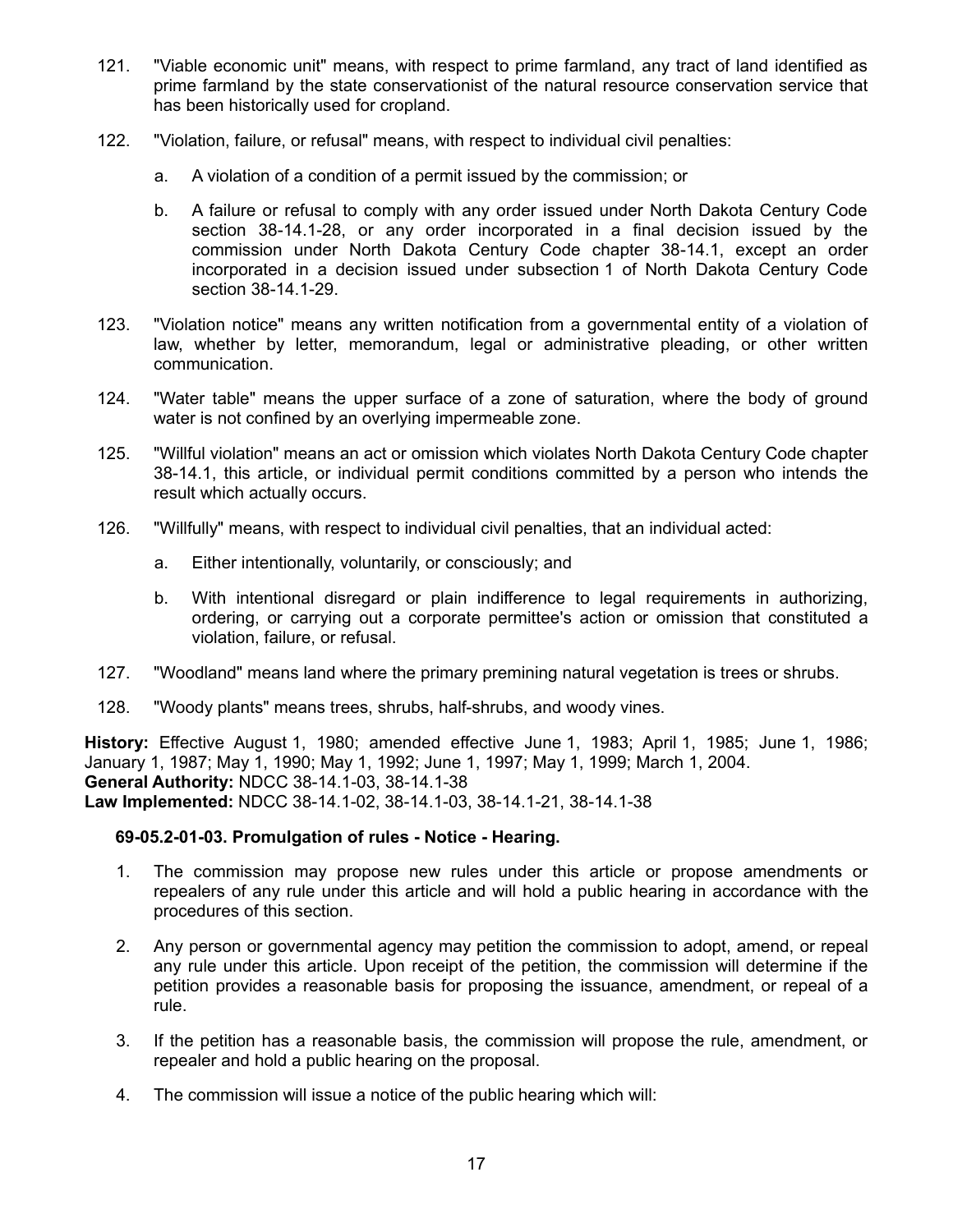- a. Furnish a brief explanation of the purpose of the proposed rule.
- b. Specify a location where the text of the proposed rule may be reviewed.
- c. Advise all interested persons of the opportunity to submit written comments and to appear and testify at the hearing to offer oral testimony.
- d. Provide the address to which written comments may be sent.
- e. Specify the date, time, and place of the hearing.
- 5. The commission will publish notice of hearing in newspapers and provide a copy of the proposed rules and notice to the legislative council as required by subsection 4 of North Dakota Century Code section 28-32-02.
- 6. The public comment period on the proposed adoption, amendment, or repeal of any rule under this article will close at the end of the public hearing, unless extended by the commission.
- 7. The commission will consider all written comments and oral testimony received before adoption, amendment, or repeal of any rule under this article and make a written record of its consideration.

**History:** Effective August 1, 1980; amended effective June 1, 1983; May 1, 1990; May 1, 1992; May 1, 1999; May 1, 2001. **General Authority:** NDCC 28-32-02, 38-14.1-03 **Law Implemented:** NDCC 28-32-02, 38-14.1-34, 38-14.1-41

#### **69-05.2-01-04. Notice of citizen suits.**

- 1. A person who intends to initiate a civil action on one's own behalf under North Dakota Century Code section 38-14.1-40 shall give notice of intent to do so.
- 2. Notice shall be given by certified mail to the commission.
- 3. Notice shall be given by certified mail to the alleged violator, if the complaint alleges a violation of North Dakota Century Code chapter 38-14.1, this article, a permit condition, or any commission order.
- 4. Service of notice is complete upon mailing to the last-known address of the person being notified.
- 5. A person giving notice regarding an alleged violation shall state, to the extent known:
	- a. Sufficient information to identify the provision of North Dakota Century Code chapter 38-14.1, this article, a permit or order allegedly violated.
	- b. The act or omission alleged to constitute a violation.
	- c. The name, address, and telephone numbers of the person or persons responsible for the alleged violation.
	- d. The date, time, and location of the alleged violation.
	- e. The name, address, and telephone number of the person giving notice.
	- f. The name, address, and telephone number of legal counsel, if any, of the person giving notice.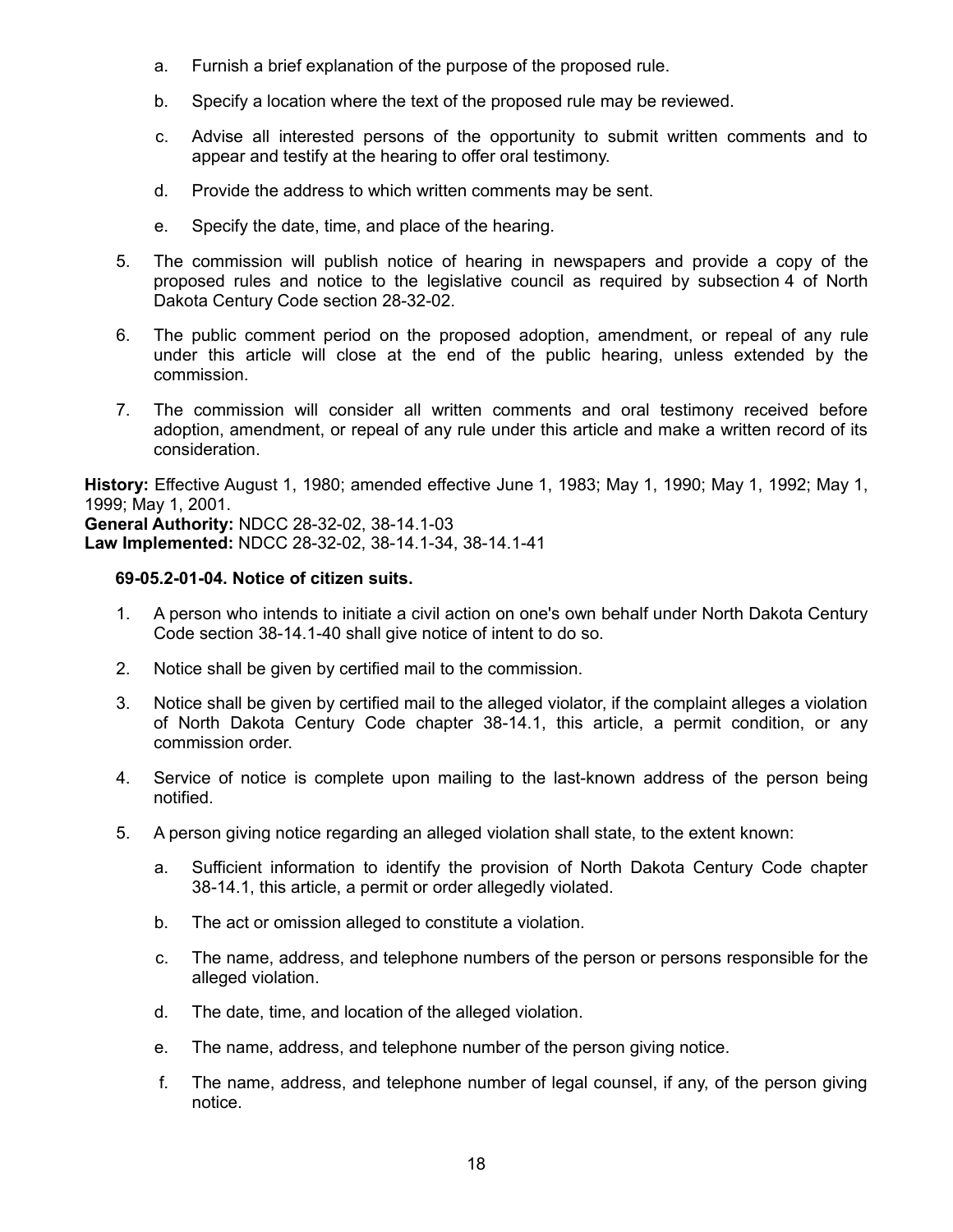- 6. A person giving notice of an alleged failure by the commission to perform a mandatory act or duty under North Dakota Century Code chapter 38-14.1 or this article shall state, to the extent known:
	- a. The provision containing the mandatory act or duty allegedly not performed.
	- b. Sufficient information to identify the omission alleged to constitute the failure to perform a mandatory act or duty.
	- c. The name, address, and telephone number of the person giving notice.
	- d. The name, address, and telephone number of legal counsel, if any, of the person giving notice.

**History:** Effective August 1, 1980; amended effective May 1, 1990. **General Authority:** NDCC 38-14.1-03 **Law Implemented:** NDCC 38-14.1-40

#### **69-05.2-01-05. Computation of time.**

- 1. Except as otherwise provided, computation of time is based on calendar days.
- 2. In computing any period of prescribed time, the beginning day is not included. The last day is included unless it is a Saturday, Sunday, or legal holiday on which the commission is not open for business, in which event the period runs until the end of the next day which is not a Saturday, Sunday, or legal holiday.
- 3. Intermediate Saturdays, Sundays, and legal holidays are excluded from the computation when the period is seven days or less.

**History:** Effective August 1, 1980; amended effective May 1, 1990. **General Authority:** NDCC 38-14.1-03 **Law Implemented:** NDCC 38-14.1-03

#### **69-05.2-01-06. Intervention.**

- 1. Any person, including any department, agency, or instrumentality of the state, local, or federal government, may petition to intervene at any stage of a proceeding conducted under North Dakota Century Code chapter 38-14.1 or this article.
- 2. The petitioner shall incorporate a statement setting forth the interest of the petitioner and, where required, a showing of why the interest is or may be adversely affected.
- 3. The commission will grant intervention where the petitioner:
	- a. Had a statutory right to initiate the proceeding in which the petitioner wishes to intervene; or
	- b. Has an interest which is or may be adversely affected by the outcome of the proceeding.
- 4. If neither subdivision a nor subdivision b of subsection 3 apply, the commission will consider the following in determining whether intervention is appropriate:
	- a. The nature of the issues;
	- b. The adequacy of representation of petitioner's interest which is provided by the existing parties to the proceeding;
	- c. The petitioner's ability to present relevant evidence and argument; and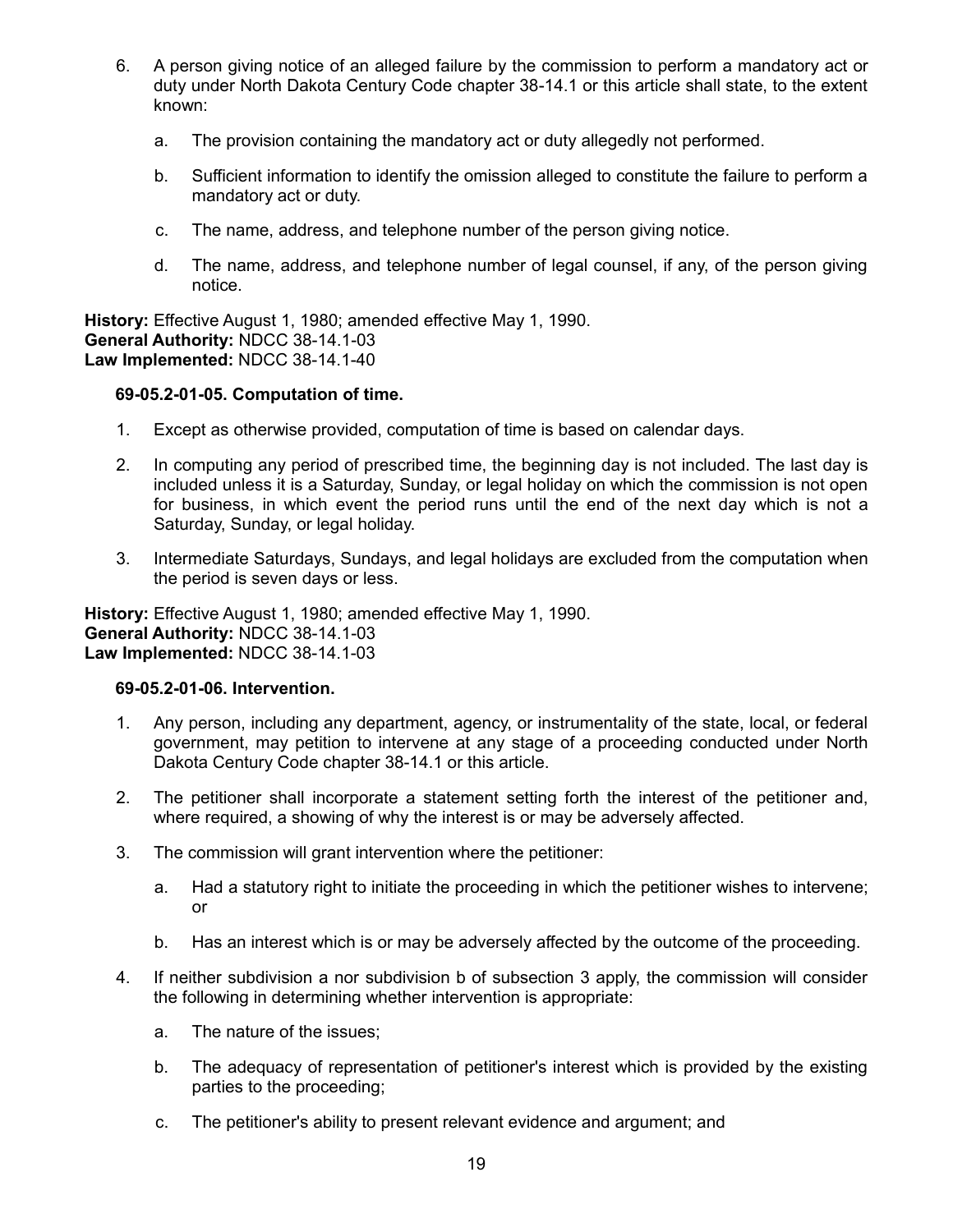- d. The effect of intervention on the commission's implementation of its statutory mandate.
- 5. Any person, including any department, agency, or instrumentality of the state, local, or federal government, granted intervention in a proceeding may participate as a full party. If an intervenor wishes to participate in a limited capacity, the extent and terms of the participation will be in the discretion of the commission.

**History:** Effective June 1, 1983; amended effective May 1, 1990. **General Authority:** NDCC 38-14.1-03 **Law Implemented:** NDCC 38-14.1-03

## **69-05.2-01-07. Petitions for award of costs and expenses - Answer - Awards - Judicial review.**

- 1. Any person may file a petition for an award of costs and expenses, including attorneys' fees, reasonably incurred as a result of participation in any administrative proceeding under North Dakota Century Code chapter 38-14.1 or this article, which results in a final order being issued by the commission.
- 2. The petition must be filed within forty-five days after receipt of the order. Failure to timely file may constitute a waiver of the right to an award.
- 3. The petition must include the name of the person from whom costs and expenses are sought, and:
	- a. An affidavit setting forth in detail all costs and expenses, including attorneys' fees, reasonably incurred for, or in connection with, participation in the proceeding;
	- b. Receipts or other evidence of those costs and expenses; and
	- c. Where attorneys' fees are claimed, evidence concerning the hours expended, the customary commercial rate for similar services in the area, and the experience, reputation, and ability of the individuals performing the services.
- 4. Any person served with a copy of the petition has thirty days from service to file an answer.
- 5. Appropriate costs and expenses, including attorneys' fees, may be awarded:
	- a. To any person from the permittee if the person initiates administrative proceedings reviewing enforcement actions, upon a finding that a violation of North Dakota Century Code chapter 38-14.1, this article, or the permit occurred, or that an imminent hazard existed, or to any person who participates in an enforcement proceeding where such a finding is made if the commission determines that the person made a substantial contribution to the full and fair determination of the issues.
	- b. To any person, other than a permittee or the permittee's representative, from the commission if the person initiates or participates in any proceeding under North Dakota Century Code chapter 38-14.1 or this article upon a finding that the person made a substantial contribution to a full and fair determination of the issues.
	- c. To a permittee from the commission when the permittee demonstrates that the commission or its authorized representative issued a cessation order, a notice of violation, or an order to show cause why a permit should not be suspended or revoked, in bad faith and to harass or embarrass the permittee.